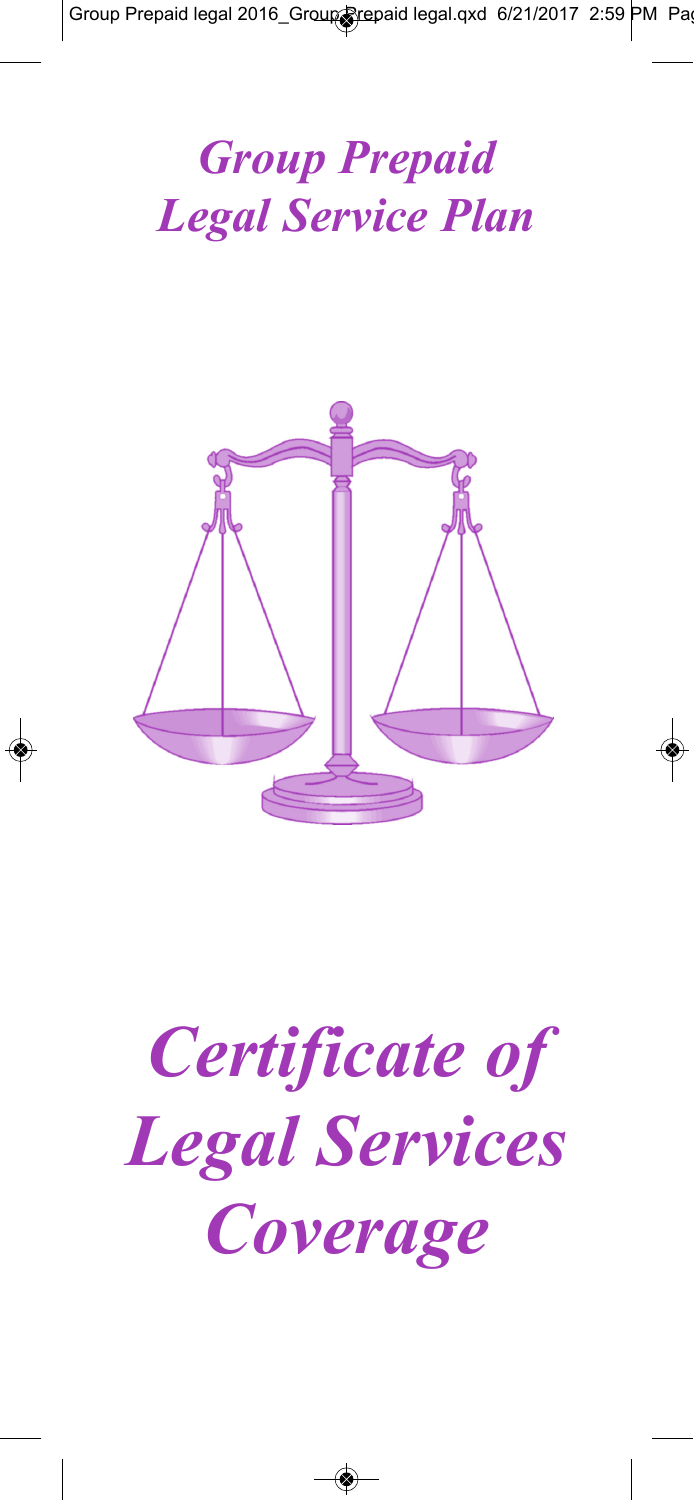### **TABLE OF CONTENTS**

| National Legal Office 2                                                    |
|----------------------------------------------------------------------------|
| How to Use the Plan Most Effectively 2                                     |
| Confidentiality 3                                                          |
| Attorney's Professional Responsibility 4                                   |
| Legal Benefits: Advice, Consultation,<br>Document Review, Letter Writing 4 |
| Purchase or Sale of Real Estate & Refinance  5                             |
| Traffic Matters & DWI - 24-Hour Hotline 6                                  |
| Family and Marital Relations -                                             |
|                                                                            |
| Bankruptcy and Foreclosure 8                                               |
|                                                                            |
| Debt Consolidation 9                                                       |
| <b>Consumer Protection - Plaintiff</b><br>and Defendant Coverage 9         |
| Defamation - Slander 10                                                    |
| Wills and Estate Planning 10                                               |
| Living Will and Health Care Proxy 11                                       |
|                                                                            |
| Probate and Administration of Estates 12                                   |
| Adoption & Guardianship 12                                                 |
| Change of Surname 13                                                       |
| Excess Coverage - Hourly Rate 13                                           |
| Limitations on Coverage 13                                                 |
| Miscellaneous Provisions 18                                                |
| Optional Elder Law Rider 19                                                |
| Optional Business Protection Rider 24                                      |
| Additional Information 27                                                  |
| Grievance and Arbitration 27                                               |
| Statement of ERISA Rights 29                                               |

◈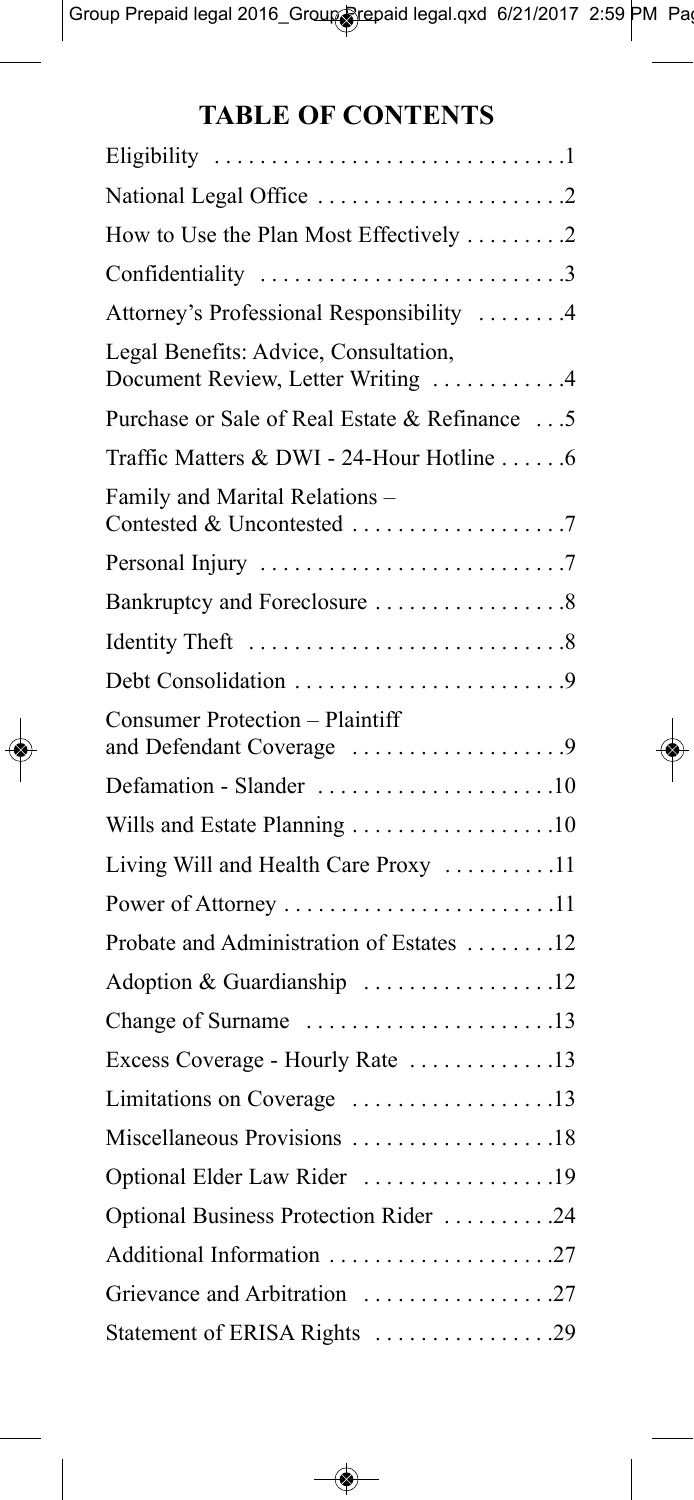#### **Eligibility – Family Coverage**

Group Prepaid Legal Service Plan legal representation is available to Covered Individuals if:

1. The type of matter is covered under the Plan;

2. The legal representation is provided by the attorneys employed by the Plan; and

3. You are a Covered Individual entitled to the Plan and its benefits. A Covered Individual is a Participant or a Participant's Covered Dependent. You are a Participant if you work for an employer who, pursuant to the terms of a collective bargaining agreement or other written agreement, makes contributions on your behalf to the Group Prepaid Legal Service Plan (herein called the "Plan"), or if your local association or benefit fund has purchased the Plan from the NYSUT Member Benefits Trust.

If you are a Covered Dependent of a Participant, you are entitled to most plan benefits. A Covered Dependent is defined as the legal spouse of a Participant (not legally separated from a Participant) or a domestic partner\* of a Participant and a Participant's unmarried children or the unmarried children of the Participant's domestic partner who are under the age of nineteen (19).

Dependent children of the Participant or the Participant's domestic partner to age twenty-five (25) who are full-time students can avail themselves of some of the services provided by the Prepaid Plan. A Covered Dependent must reside with the Participant in order to be eligible for Group Prepaid Legal Service Plan coverage, except as described below.

You and your Covered Dependents who are seeking representation must be New York, New Jersey or Connecticut residents. The Group Prepaid Legal Service program will make a good faith effort to assist members who reside outside New York, New Jersey or Connecticut; however, all the terms of

۳

*<sup>\*</sup>To qualify as a domestic partner, both individuals must be at least eighteen (18) years old, unmarried and unrelated by blood in a manner that would bar their marriage in New York state, and uninvolved in any other domestic partnership or marriage.*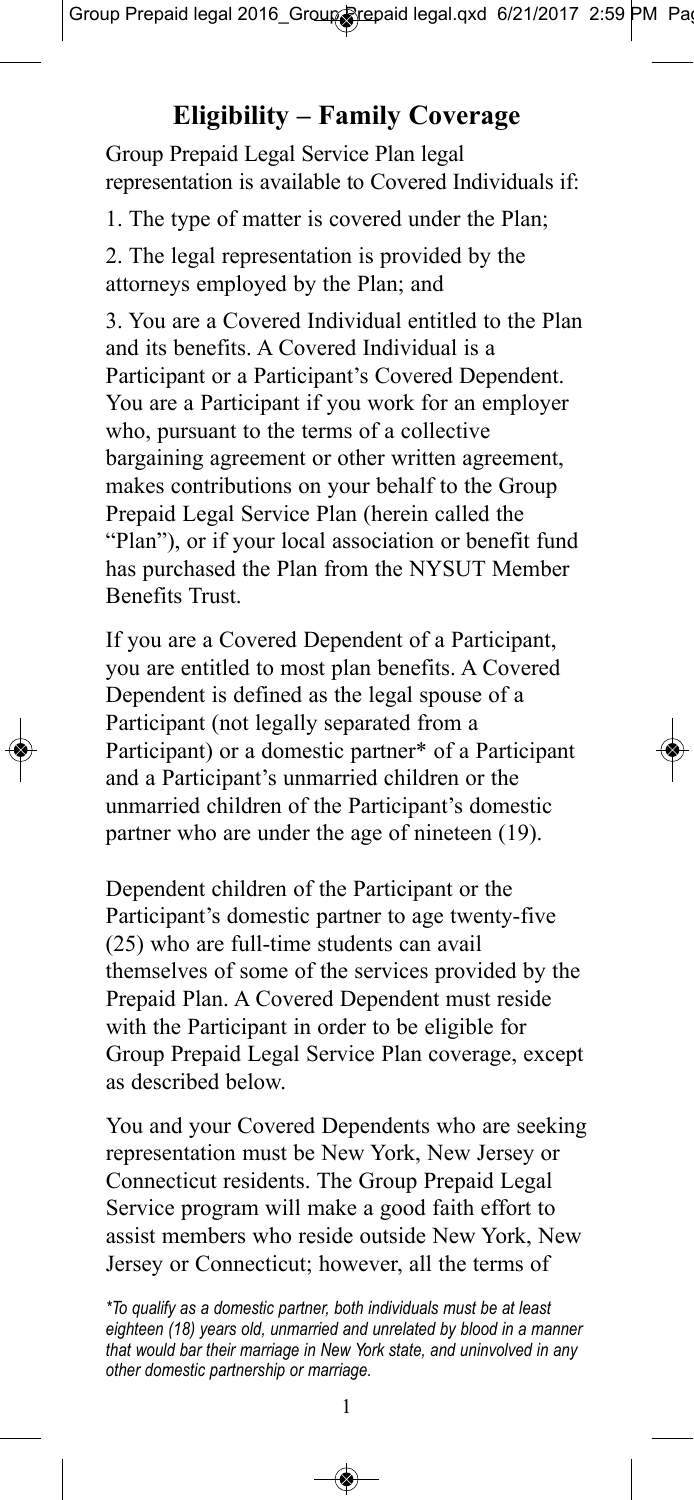coverage cannot be guaranteed outside of New Jersey or Connecticut. Covered Dependents who do not reside with a Participant are entitled to telephone advice, legal letters, document review, and emergency hotline service only.

A Covered Individual's coverage ceases on the last day of the month in which contractual contributions are due to the Plan on behalf of the Participant or the last day of Participant's employment, whichever is sooner, provided that any legal representation in pending litigation or a pending real estate purchase or sale shall continue for six (6) months thereafter in the same manner as though coverage were in effect.

#### **National Legal Office Hours and Telephone Numbers**

The National Legal Office is Feldman, Kramer & Monaco, P.C., 330 Vanderbilt Motor Parkway, Hauppauge, NY 11788. The law office can be reached by telephone Monday through Friday from 9 a.m. to 5 p.m. (EST). The office is closed on Saturdays, Sundays and holidays. Telephone numbers for the National Legal Office are: 631-231-1450 (from area code 631) or 800-832-5182 (toll-free within New York state) or 800-292-8063 (toll-free nationwide). The legal plan emergency hotline number is 800-292-8063.

#### **How to Use the Plan Most Effectively**

1. All requests for Group Prepaid Legal Services in connection with each new legal matter must first be directed to the National Legal Office.

2. Call the National Legal Office before you sign any document or make any decision that may affect your conduct and have any legal consequences.

3. Always obtain a copy of anything you sign.

4. Always keep copies of contracts, bills, receipts, and other documents in a safe place so that they are available if you need them.

 $\mathfrak{D}$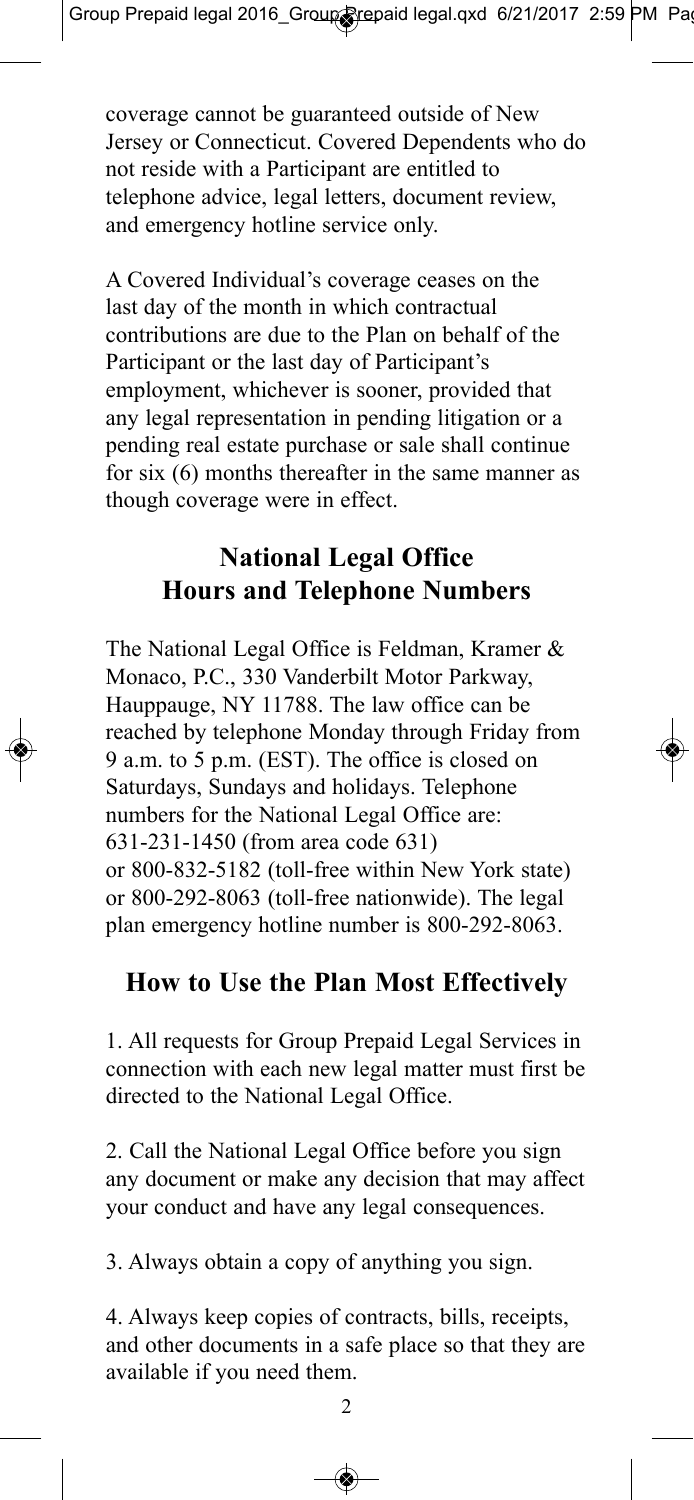5. If you receive legal papers in the mail, call the National Legal Office immediately for advice and an appointment.

6. If you have any doubts about the advice given to you by someone who sought to gain some benefit from you, call the National Legal Office first - before you enter into any commitment.

7. If you cannot keep your appointment with the Plan's attorney, please call the office to reschedule so that others may see the attorney at that time.

8. Before you leave your house to keep an appointment with the attorney, check to see if you have all the documents that the Plan attorney will need to help you. If you are unsure about which ones will be necessary, call and ask before you leave.

9. Have patience! The legal process sometimes moves slowly. Rest assured, although you may not receive results as quickly as you might desire, your attorney is doing all that is possible within the legal system and will keep you informed periodically of the status of the matter.

#### **Confidentiality**

An attorney must follow certain rules, which are called the "Code of Professional Responsibility." These rules require total dedication to the interest of the client, with zeal in maintenance and defense of the client's rights. Thus you have the advantage of dedication, determination and the full defense of your rights while at the same time only the attorneys and staff of the law office will know anything about your legal situation.

No matter what type of case you may have, your lawyer cannot serve your interest without having all the facts. To permit your lawyer to advise or represent you adequately, you should completely inform the attorney of all the aspects of your situation, unfavorable as well as favorable.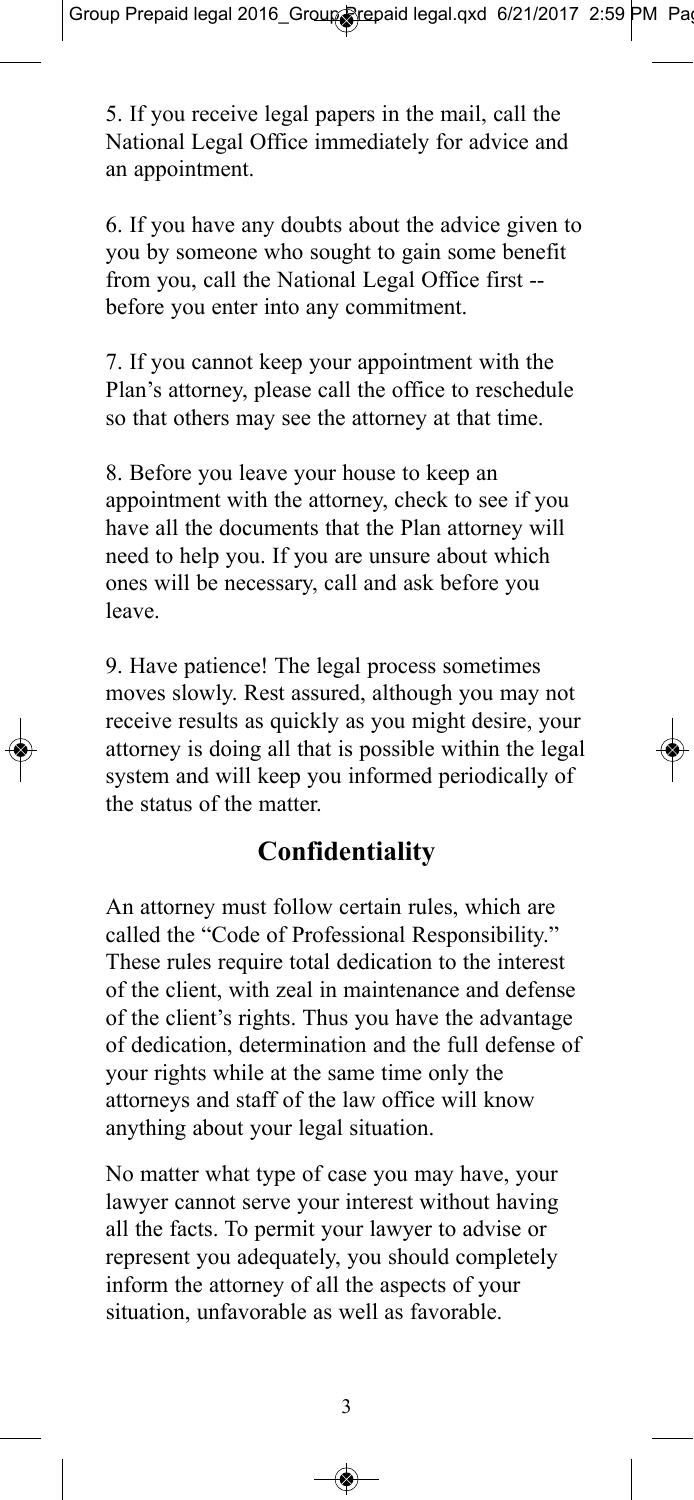Your lawyer must see all the documents, papers, contracts, leases, or receipts and bills that you have in your possession. These documents will be taken care of by your lawyer and will not be misplaced or destroyed.

#### **An Attorney's Professional Responsibility**

The attorney's services shall be provided in accordance with the professional and ethical standards expected of attorneys. In providing such legal services, the attorneys shall adhere to the rules of the Plan as established herein, but shall receive no further instructions, direction or interference from any contributing employers or the trustees of the union or their officers or agents. Their obligations and relations as attorneys shall be exclusively with their clients. They shall maintain the confidentiality of the lawyer-client relationship in accordance with applicable canons of ethics.

They shall refuse to provide services in any matter they believe to be clearly without merit, repetitious or frivolous or in which representation would be unethical, improper or inadequate.

#### **Legal Benefits**

#### **1. Advice, Consultation, Document Review, Letter Writing**

This benefit permits you to consult with an attorney from the National Legal Office concerning any covered personal matter. This very important and valuable benefit allows you to get a legal "checkup" or review contracts, leases and applications that you are thinking of signing or any other legal documents. However, Plan attorneys cannot discuss business matters (matters relating to a business pursuit) with you under the Prepaid Plan terms. You do have the option of purchasing the Business Protection Rider by contacting the Administrator at 800-626-8101 should you wish to receive legal counsel on business matters (see page 24).

You should get legal advice whenever you run into serious problems concerning your financial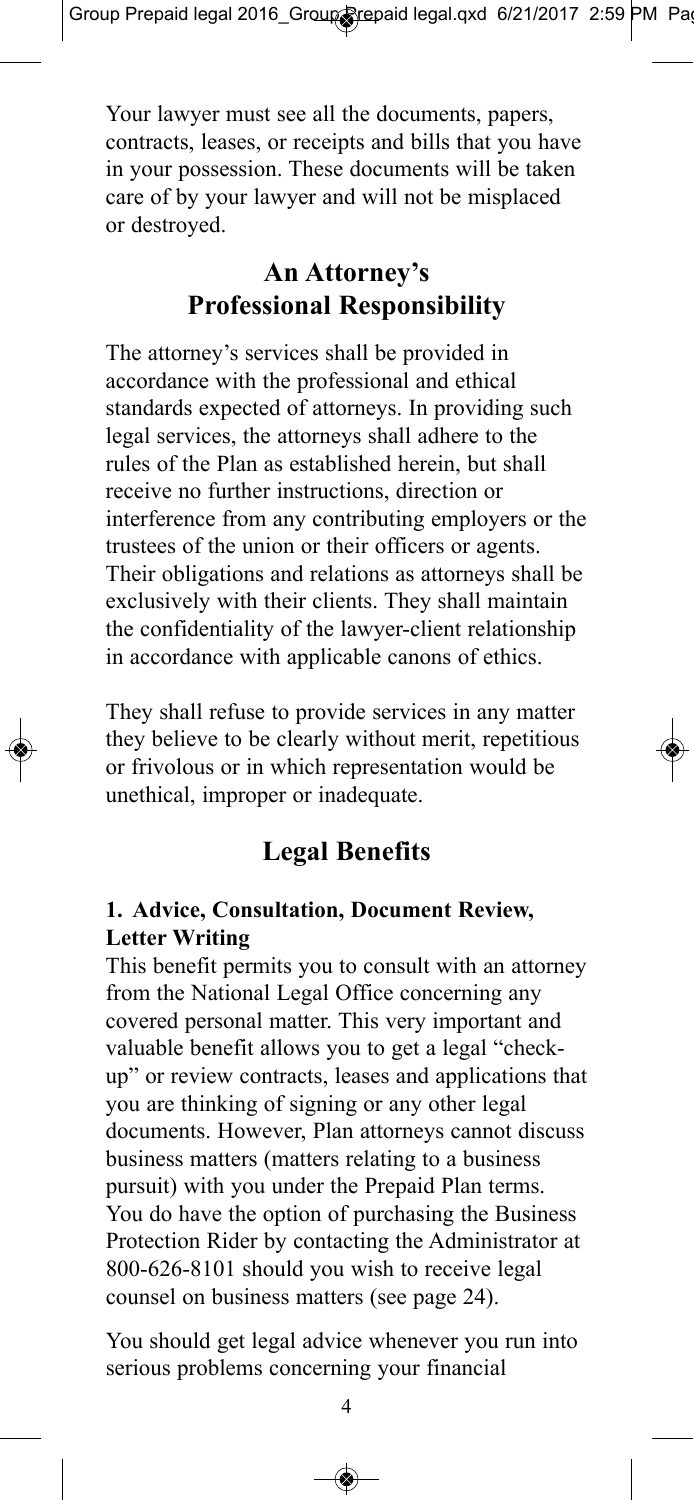situation, your domestic affairs, your property, or your freedom. If you consult with an attorney before trouble arises, you can very frequently avoid further problems. This is what is known as preventive law. Just like preventive medicine, the object of the practice of preventive law is to avoid danger and harm. In addition, practicing preventive law may save you money. If you have a dispute with an individual or business, your attorneys will write letters in an attempt to resolve the problem.

#### **Benefit Allowance**

1. Telephone Advice and Consultation full coverage\*

2. Document Review - up to six (6) pages for each document - full coverage\*

3. Office Consultations - six (6) one-half hour office consultations per year

4. Legal Letters - full coverage\*

**2. Purchase or Sale of Real Estate and Refinance** The attorney will represent you from contract through closing, concerning the purchase, sale or transfer of real property for personal primary residential use. This benefit covers the attorney's fee but not the other closing costs, such as the cost of title searches, title insurance, survey, and similarly-related closing costs, such as filing fees and documentary stamps.

Primary residential dwelling means a single family private home, condominium or cooperative in which the member resides or plans to reside, or the purchase of unimproved property with the intention of building a home in which the member expects to reside as his or her primary residence.

The benefit also covers representation in connection with refinancing programs of mortgages for such dwellings.

*\*Please Note: This benefit only applies to the National Legal Office. It does not apply to any participating referral attorneys.*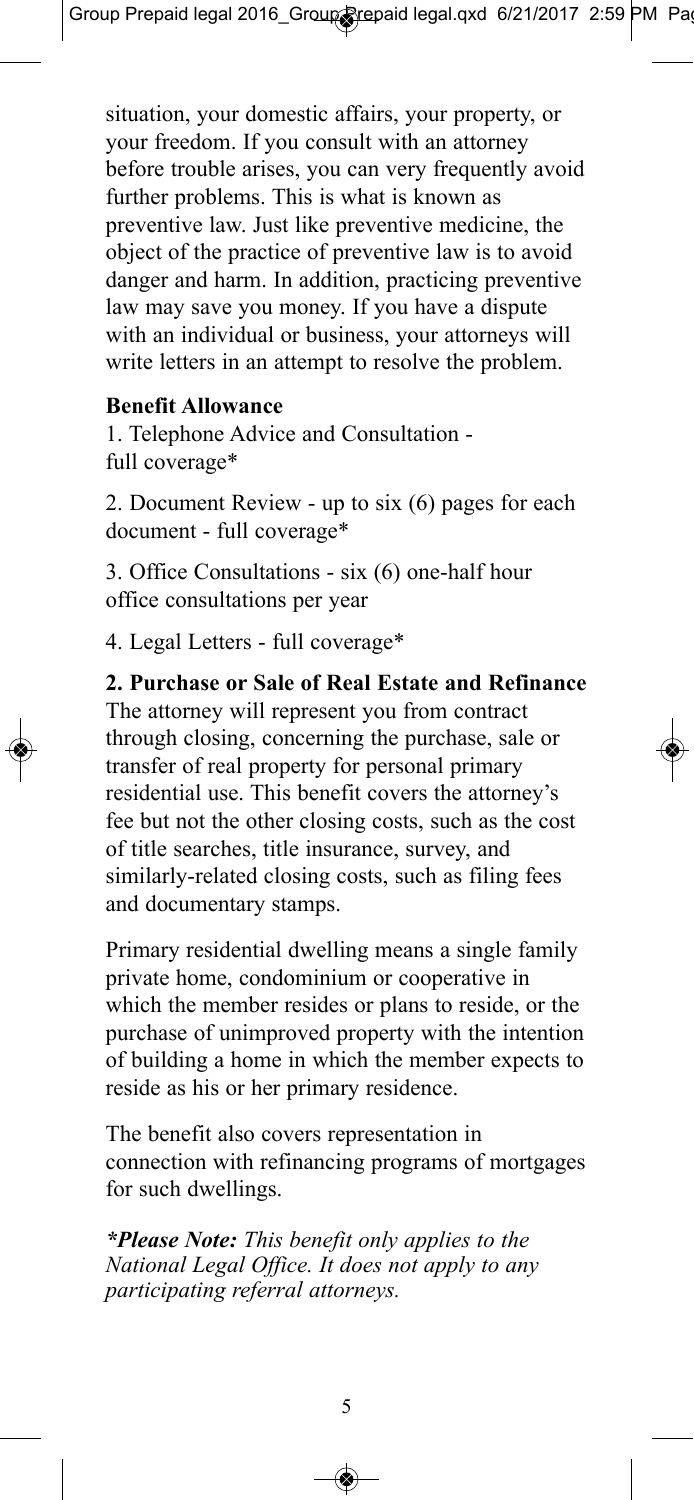#### **Benefit Allowance**

1. Two (2) transactions (sale, purchase or refinance, or any combination thereof) are covered in a five (5)-year period.

2. If you decide to retain counsel outside the Legal Plan or there is a conflict, the Plan will pay up to the maximum of three hundred dollars (\$300) annually per transaction toward legal fees incurred regarding the sale, purchase or refinance of your primary residence. Reimbursement is limited to no more than two (2) transactions in a five (5)-year period. This benefit does not include bank attorney fees. The Legal Plan reserves the right to review documentation regarding the expenditure of fees with outside counsel. To receive the reimbursement, please contact the National Legal Office (see page 2). **Note:** There shall be a fiveyear limit to request reimbursement.

**3. Traffic Matters and DWI – 24-Hour Hotline** This benefit includes consultation concerning any traffic violation and representation in court in all instances where, in connection with the operation of a motor vehicle, a traffic ticket has been issued, and, due to the accumulation of points or the severity of violation, a license must be revoked or suspended upon conviction. This includes allegations of driving while intoxicated. This benefit also covers your defense if you are charged with a traffic-related misdemeanor.

Representation in court under this benefit is available once in a twelve (12)-month period beginning the day that you first consult with the Plan's attorneys concerning a traffic-related matter. In the event of an emergency, call 800-292-8063 to reach the Group Prepaid Legal Service Plan emergency hotline. Representation of Covered Dependents is provided only with the consent of the Participant.

#### **Benefit Allowance**

Ten (10) hours of attorney time are covered.

#### **Exceptions**

This benefit does not cover:

1. Representation of those individuals who have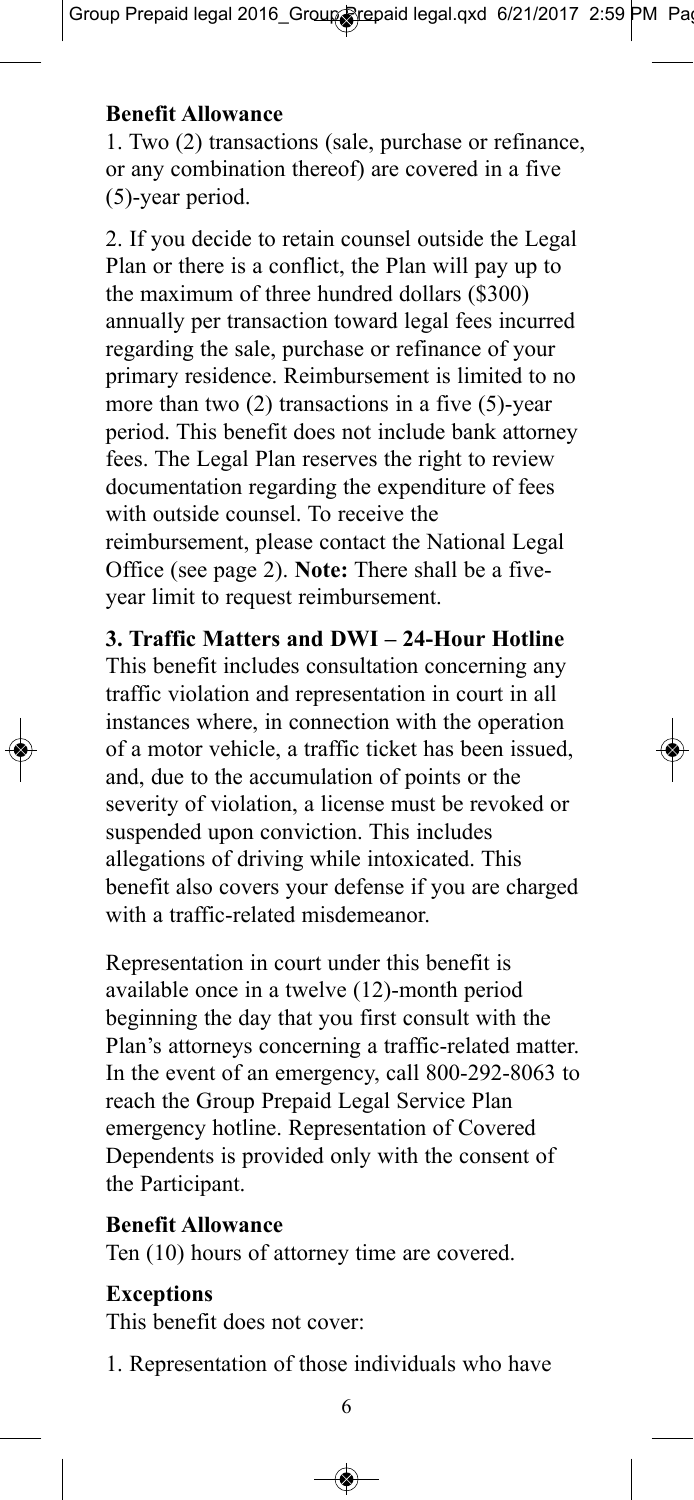licenses such as the type of license that permits one to operate a taxicab, bus or truck.

2. Criminal defense of any felonies or charges unrelated to traffic matters.

3. Representation in connection with parking violations.

#### **4. Family and Marital Relations – Contested and Uncontested**

The Plan provides coverage only to Participants in all stages of both contested and uncontested actions for divorce, separation and annulment. This benefit also includes negotiation and preparation of separation agreements and property settlements. Moreover, the Plan covers actions and proceedings to enforce agreements and judgments that provide for alimony, child support, property rights, protective orders, custody, and visitation.

The Plan also covers representation of Participants in support, family offense, custody, and paternity proceedings in Family Court.

These benefits only cover representation of the Participant. Covered Dependents are not covered under these benefits.

#### **Benefit Allowance**

Up to fifty-five (55) hours of attorney time are covered, with twenty (20) hours being the maximum amount of attorney time for any single matter, regardless of the number of years it takes to conclude a matter. Divorce/Separation shall be considered a single matter.

#### **5. Personal Injury**

If you or a Covered Dependent are injured in a car accident, at a retail establishment, on the street, at a neighbor's house, bitten by a dog, or if you're injured in any other manner, you may be able to collect compensation for your injuries. Your Plan attorneys will represent you without any cost to you unless a recovery is made on your behalf. The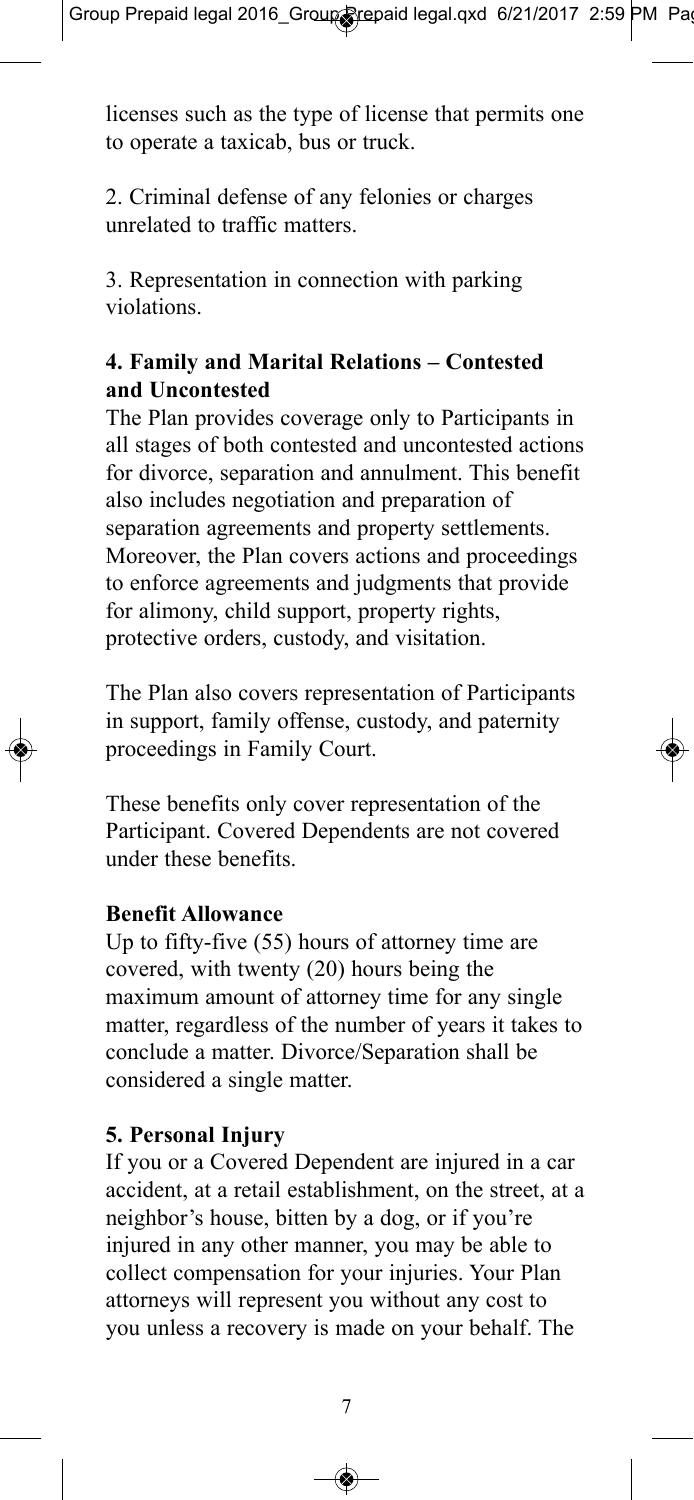Plan attorney will then be entitled to twenty-five percent (25%) of the recovery as his or her fee, plus disbursements.

This fee represents a very substantial reduction from the usual and customary fee of thirty-three and one-third percent (33 1/3%) and can save you thousands of dollars.

Remember, whenever you are injured in any type of accident, call your Plan attorneys before speaking to anyone about the events that caused your injury.

#### **6. Bankruptcy and Foreclosure**

The Plan's attorneys will represent you in trying to avoid foreclosure on your house if you are unable to make your mortgage payments, or if another creditor is attempting to force the sale of your house to collect a judgment.

If the circumstances warrant bankruptcy, the Plan's attorneys will represent you in the wage earner or straight bankruptcy procedures under the Bankruptcy Act as well as assignments for the benefit of creditors under state laws.

#### **Benefit Allowance**

Twenty (20) hours of attorney time are covered.

#### **7. Identity Theft**

The National Legal Office will provide advice to Covered Individuals on the Federal laws governing identity theft and will offer Covered Individuals comprehensive advice on how best to avoid having their identity stolen.

Covered Individuals who are victims of identity theft will be offered comprehensive advice and guidance on how best to proceed to reclaim their identity. This advice will include how to file a police report, what credit agencies to contact to place a fraud alert, and guidance on how to construct an appropriate dispute letter to any creditor or agency involved. This benefit shall be limited to advice only, and in appropriate limited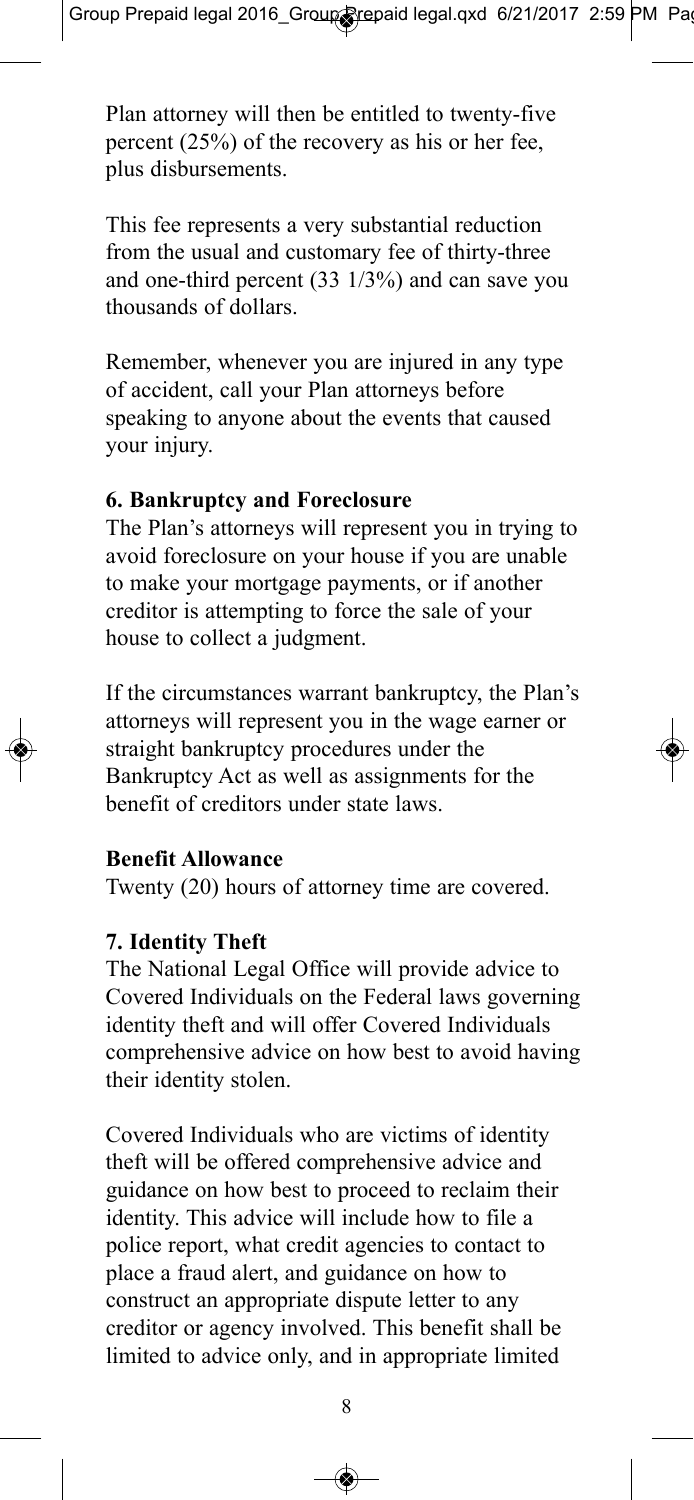circumstances may, in the professional discretion of the National Legal Office attorney, include the writing of up to three (3) letters per plan year.

#### **8. Debt Consolidation**

Where appropriate, the National Legal Office will assist a Covered Individual with debtor/creditor issues. Attorneys will advise Covered Individuals regarding their rights under the Federal Fair Debt Collector Practices Act, which governs collector practices. Attorneys will advise Covered Individuals on issues related to Chapter 7 and Chapter 13 bankruptcy alternatives.

Where appropriate, attorneys will review a Covered Individual's financial situation and relevant documents, and may contact the Covered Individual's creditor to discuss options available to suspend interest, work out a payment plan and avoid a collection lawsuit.

The above services may only be rendered prior to commencement of lawsuit by lender/creditor and shall not include representation in any matter in which a suit has been commenced.

The aforementioned legal assistance may require a Covered Individual to first provide the lender/creditor with written authorization as required by that lender/creditor.

#### **9. Consumer Protection – Plaintiff and Defendant Coverage**

The Plan's attorneys will represent you as a plaintiff or defendant in any meritorious civil action arising out of a consumer dispute, subject to the following exceptions and subject to those others listed later in this booklet. This benefit can include representation in court or at trial. In addition, the Plan attorneys will defend you regarding any civil suit where there is no insurance available, subject to the following limitations:

(a) No action or dispute concerning damage to persons or property arising from the ownership or operation of motor vehicles.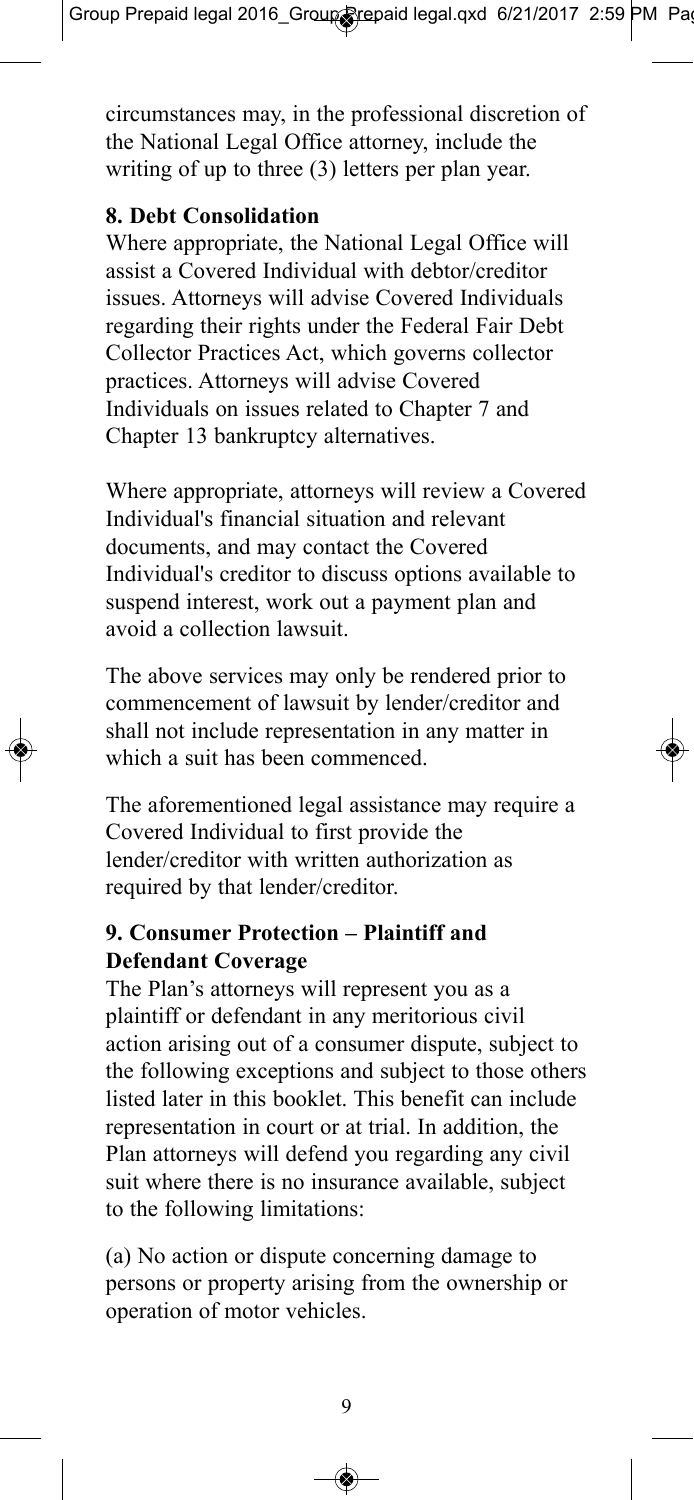(b) No cases in which a contingent fee is customarily charged, such as when a lawyer would receive, as a fee, a percentage of your recovery.

(c) In plaintiff consumer actions, there is coverage for advice only if the consumer item is less than \$500; up to five (5) hours of attorney time for items costing \$501 to \$5,000; up to ten (10) hours of attorney time for items costing \$5,001 to \$10,000; up to fifteen (15) hours of attorney time for items costing \$10,001 to \$20,000; and up to twenty-five (25) hours for items costing more than \$20,000.

(d) No appeals of final judgments.

(e) No affirmative collection proceedings.

(f) Civil litigation defense coverage is limited to twenty (20) hours.

(g) The Plan's attorneys will only offer advice and consultation in connection with collection of a judgment after a judgment is obtained.

#### **10. Defamation - Slander**

The Plan's attorney will evaluate a situation wherein the Participant believes he or she has been defamed or slandered by a student, parent or community representative, including a Board of Education member. The Plan's attorneys' services will be limited to:

(a) Advice regarding the viability of litigation, and;

(b) Issuance of cease and desist letter to the offensive individual.

#### **11. Wills and Estate Planning**

The Plan's attorneys will consult with you and your spouse/domestic partner to determine how you want your money and property disposed of after your death and who you want to carry on your affairs and take care of your minor children. A Will shall then be drawn up to fit your needs. A Simple Testamentary Trust is included if appropriate in a particular case.

10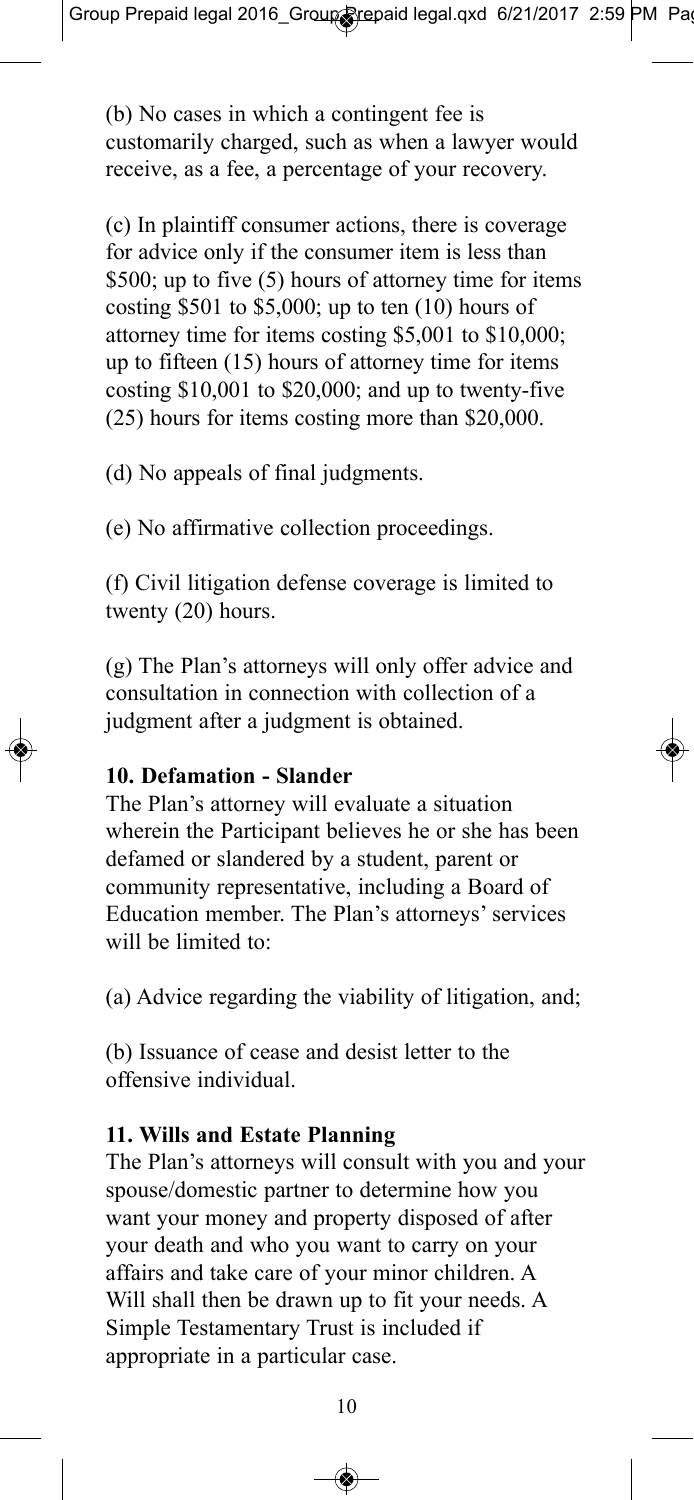#### **12. Living Will and Health Care Proxy**

A Living Will enables you to express your wishes regarding end-of-life treatment options such as artificial hydration, tube feeding or other lifesustaining measures. A Health Care Proxy enables you to appoint an agent to carry out your wishes regarding medical treatment options. Additionally, a Health Care Proxy contains direction regarding organ donation. A Health Care Proxy eliminates the need for a court-appointed guardian for health issues should you become incapacitated. These documents will be prepared so that you can control your destiny and dignity.

#### **13. Power of Attorney (POA)**

A Power of Attorney enables you, as the grantor, to appoint an agent(s) to manage your financial affairs. It is effective immediately after signing regardless of your health. You can revoke the Power of Attorney at any time. This document gives the agent(s) full control over your assets and holdings. Possession of this document eliminates the need for a court-appointed guardian in the event of your subsequent incapacity.

**Benefit Allowance:** Forms to obtain your Simple Will, Living Will, Health Care Proxy, and Power of Attorney are contained in the Group Prepaid Legal Service Plan Legal Security Package. As a Group Prepaid Legal Service Plan participant, you are entitled to two (2) Legal Security Packages per Plan year.

**Please Note:** With respect to the Power of Attorney only, if a second POA is requested within the same Plan year, there will be a charge of \$75 for the second POA, payable to the National Legal Office. If you do not draft a POA in your first Plan year, you would be entitled to two (2) free POAs in your second subsequent Plan year, or, if your Group Plan provider has elected to enroll in the coverage with a two-year Participation Agreement commitment, you will be entitled to two (2) POAs in your first Plan year.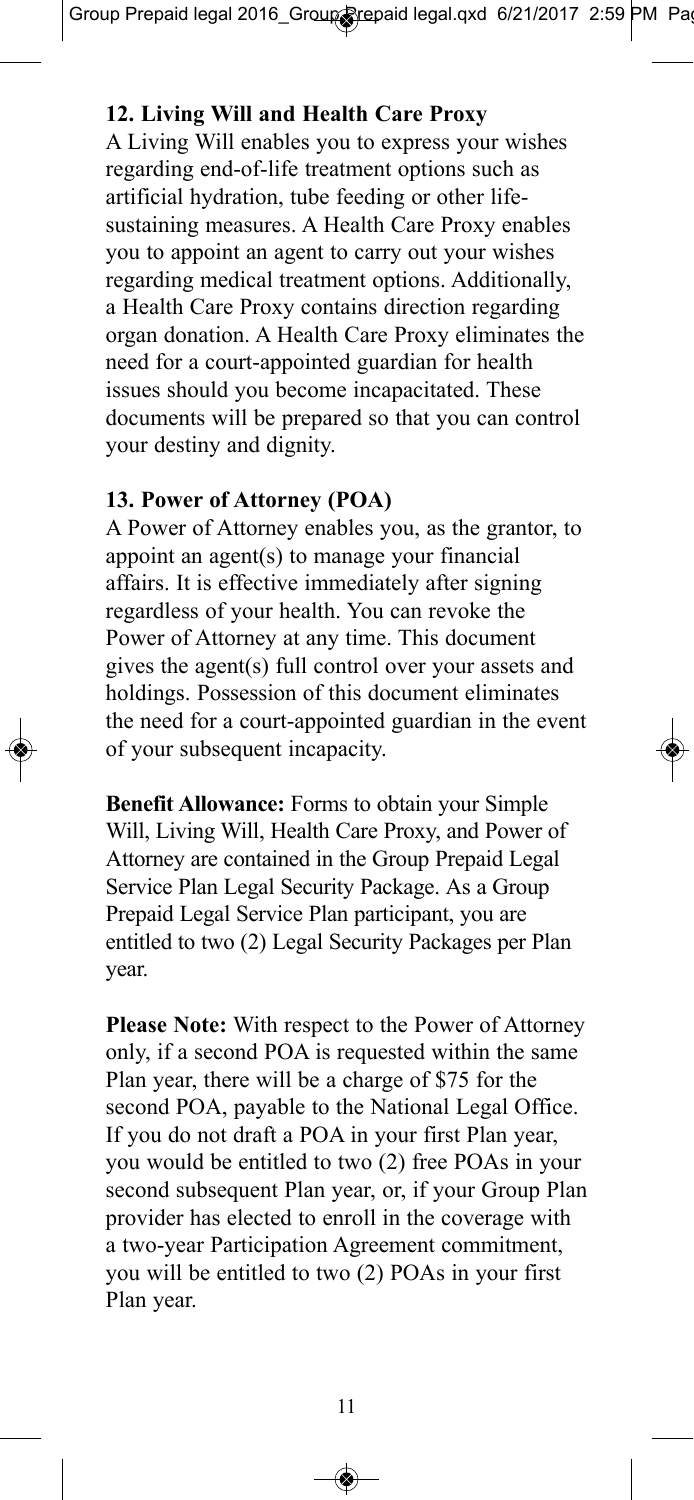To obtain the Legal Security Package, print it from the Administrator's website at *memberbenefits.nysut.org*; click on "Legal & Financial" in the menu at the top of the page. If you do not have Internet access, contact the Administrator at 800-626-8101 to have the package(s) sent to you.

#### **14. Probate and Administration of Estates**

The attorneys employed by the Plan will, in case of the death of a Covered Individual who leaves a Will, offer that Will for probate or in cases where no Will is left, petition on behalf of an heir for letters of administration. Representation will be provided through all phases of administration and the winding up of the estate, including accounting and distribution. This benefit does not include accountants' fees if their services are required.

#### **Benefit Allowance**

Attorneys' fees regarding probate are usually a percentage of estate assets. The Plan attorneys will reduce those fees by thirty-five percent (35%). The thirty-five percent (35%) reduction shall be computed against the following schedule of estate assets subject to probate in accordance with New York State Surrogate's Court Procedure Act (S.C.P.A.) Section 2307, for New York estates, or the usual and customary fee of the referral attorney(s), whichever is less.

The thirty-five percent (35%) discount shall be computed against the following schedule of assets:

- Five percent (5%) of the first \$100,000;
- Four percent (4%) of the next \$200,000;
- Three percent (3%) of the next \$700,000;
- Two and one-half percent (2.5%) of the next \$4 million:
- Two percent (2%) on all sums above \$5 million.

#### **15. Adoption and Guardianship**

The Plan's attorneys will represent you in all stages of uncontested adoption and uncontested guardianship proceedings. This benefit also extends to the adoption of the children of your spouse/domestic partner if he or she has children from a prior marriage or your spouse's/domestic partner's adoption of your children.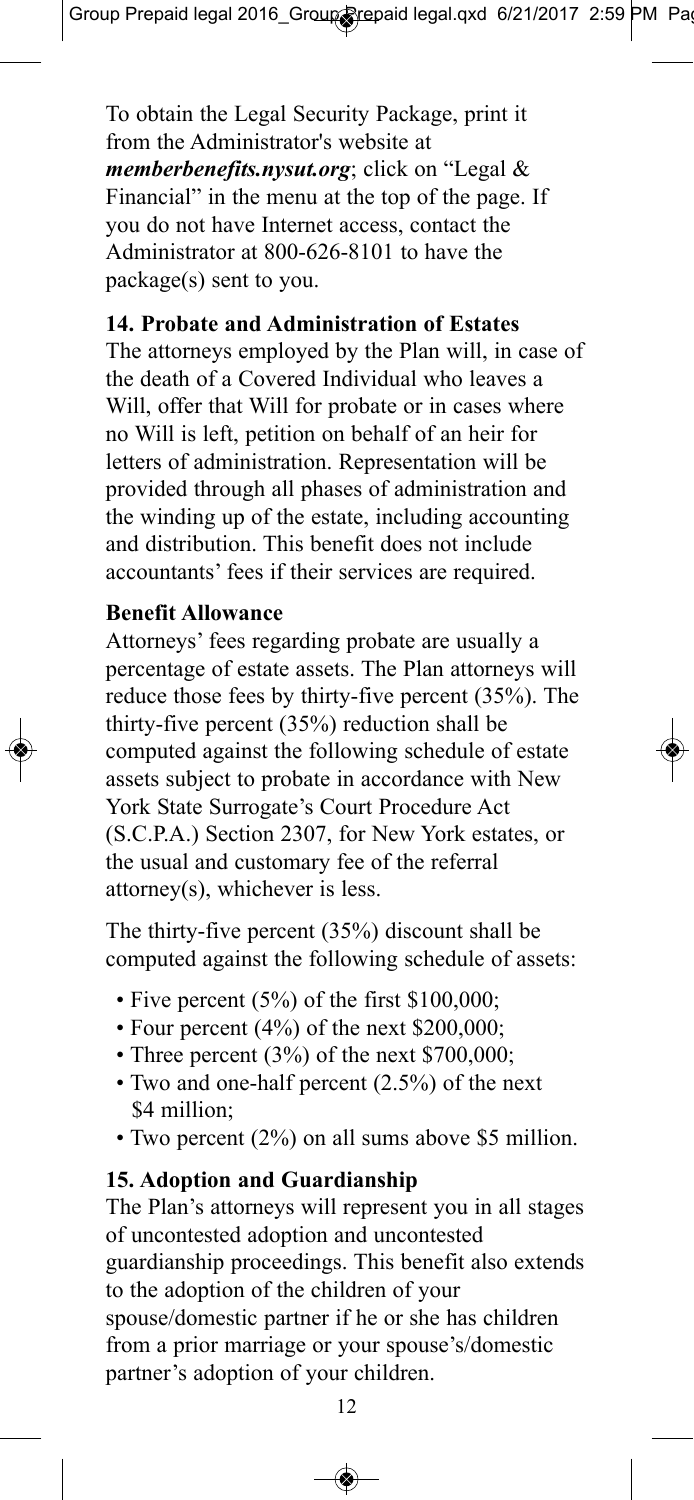This benefit does not include the payment of any fees or expenses to adoption agencies or any other agencies, but does cover services normally rendered by an attorney to formalize an uncontested adoption or guardianship.

#### **16. Change of Surname**

This benefit is limited to once per Covered Individual. In all change of name petitions, the Plan's attorneys will fully represent you; however, the cost of publication of the notice and other disbursements are not covered.

#### **17. Excess Coverage - Hourly Rate**

If you exhaust any of the "Benefit Allowances" set forth in each benefit above, the Plan's attorneys will bill you at the reduced rate of:

- Two hundred and fifty dollars (\$250) per hour
- Two hundred and sixty-five dollars (\$265) per hour effective 9/1/2017

for all time necessary to conclude the matter. The Legal Plan will not pay for the excess time; however, the reduced hourly rate has been established for your additional savings.

#### **Limitations on Coverage**

All Participants should know that if the Plan's attorneys have represented your spouse in any other matter during which any of the Plan's attorneys have received significant information about your spouse's financial interests, that may cause a conflict of interest to exist.

Due to the number of situations that may arise in which it may be ethically improper for the same group of attorneys to represent a Participant against a spouse due to past representation in connection with other matters, limitations have been imposed, which are listed in this section of the Certificate. After reviewing these, if you have any questions, please call the National Legal Office.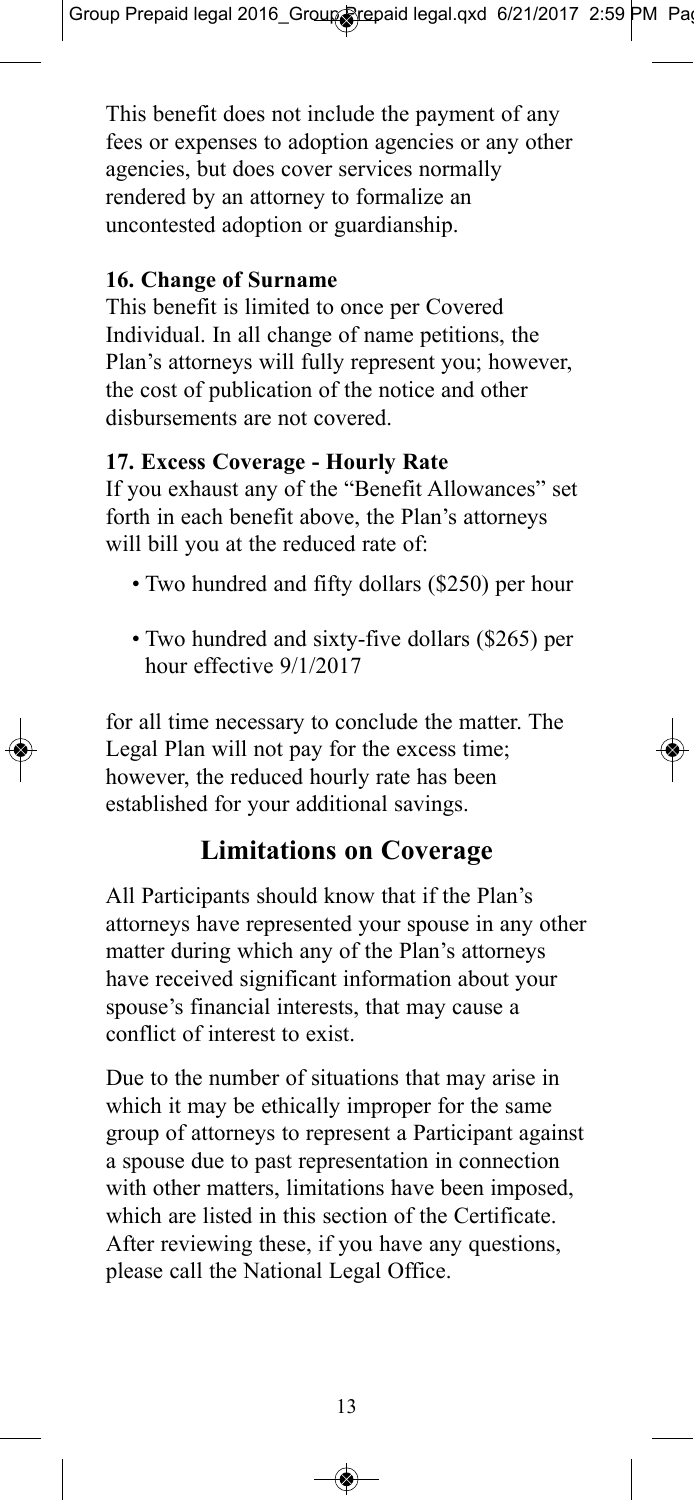Each element of coverage is subject to the specific Benefit Allowance listed herein; however, the maximum annual Benefit Allowance for all legal services rendered to a Covered Individual shall not exceed one hundred (100) hours under any circumstances. That maximum number of hours is cumulative and applies to all services rendered to the Participant and his or her Covered Dependents in any one calendar year.

There will be no Benefit Allowance for any legal action or proceeding in any court or administrative board or real estate closing outside of New York, New Jersey or Connecticut. However, special arrangements have been made for the availability of a referral service in some non-covered states.

Please note that these attorneys may charge you a fee; however, the fee has been reduced as a courtesy. Additional fees may be charged for court costs, trial, trial fees, process service, etc. A listing of the guaranteed maximum fee per service outside of New York, New Jersey or Connecticut follows:

| For Services outside of NY, NJ or CT: |                    |
|---------------------------------------|--------------------|
| Legal Matter                          | <b>Maximum Fee</b> |

| Divorce (uncontested, without                                                               |  |
|---------------------------------------------------------------------------------------------|--|
| marital agreement)* $\dots \dots \dots \dots \dots \dots \dots$ . \$900                     |  |
| Divorce (uncontested, with                                                                  |  |
| marital agreement)* $\dots \dots \dots \dots \dots \dots \dots \dots$ \$1,700               |  |
|                                                                                             |  |
| Real Estate (sale or purchase of primary residence only)                                    |  |
|                                                                                             |  |
| $$250,000 - $500,000 \ldots \ldots \ldots \ldots \ldots \ldots \ldots \ldots \ldots \ldots$ |  |
|                                                                                             |  |
| Refinance of Mortgage                                                                       |  |
| (primary residence only) $\dots \dots \dots \dots \dots$ . \$425                            |  |
| Traffic Violation (first offense, 3 points)                                                 |  |
| or less – up to 2 court appearances) $\dots \dots \dots$ \$700                              |  |
| Misdemeanor (first offense $-$ up to 2                                                      |  |
| court appearances) $\dots \dots \dots \dots \dots \dots \dots \dots$ \$1,050                |  |
| Personal Bankruptcy (Chapter 7) \$1,425                                                     |  |
| Name Change (uncontested) \$550                                                             |  |
| Driving While Intoxicated (first offense –                                                  |  |
|                                                                                             |  |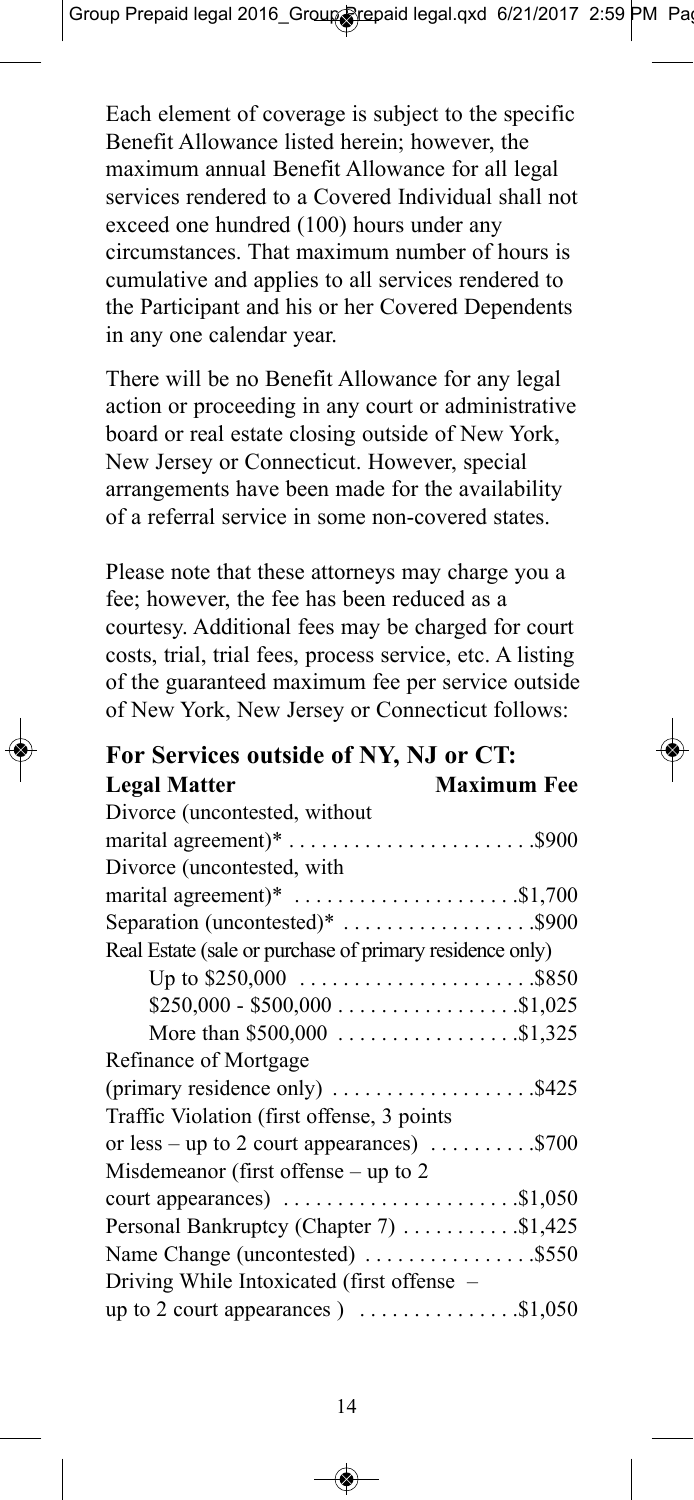*\*These benefits only cover representation of the Participant. A Participant's spouse or domestic partner is not covered under these benefits.*

*\*\*See page 11 for more details.*

The Plan **does not** provide services in any areas not specifically provided under Plan Benefits (see pages 4-13) or in any of the situations or areas as follows:

1. Legal advice, consultation, document preparation, or representation in matters that require knowledge of the laws of any state other than New York, New Jersey or Connecticut.

2. Legal advice, consultation, document preparation, or representation in any matter arising from the ownership or operation of a business or other matters in which, for income tax purposes, the cost of legal services would normally constitute a business expense or a capital investment or which are related to income-producing property. This excludes, but is not limited to excluding, patent and copyright matters and the purchase of multiple dwellings or property used for business purposes as business investments (See Optional Business Protection Rider on page 24).

3. Payment of any disbursements or expenses of any type such as: Marshal's or Sheriff's fees, investigation fees, handwriting analyst fees, the cost of blood grouping tests in paternity proceedings, the cost of photographs or expenditures for medical reports or accountants' fees, recording and filing fees, etc.

15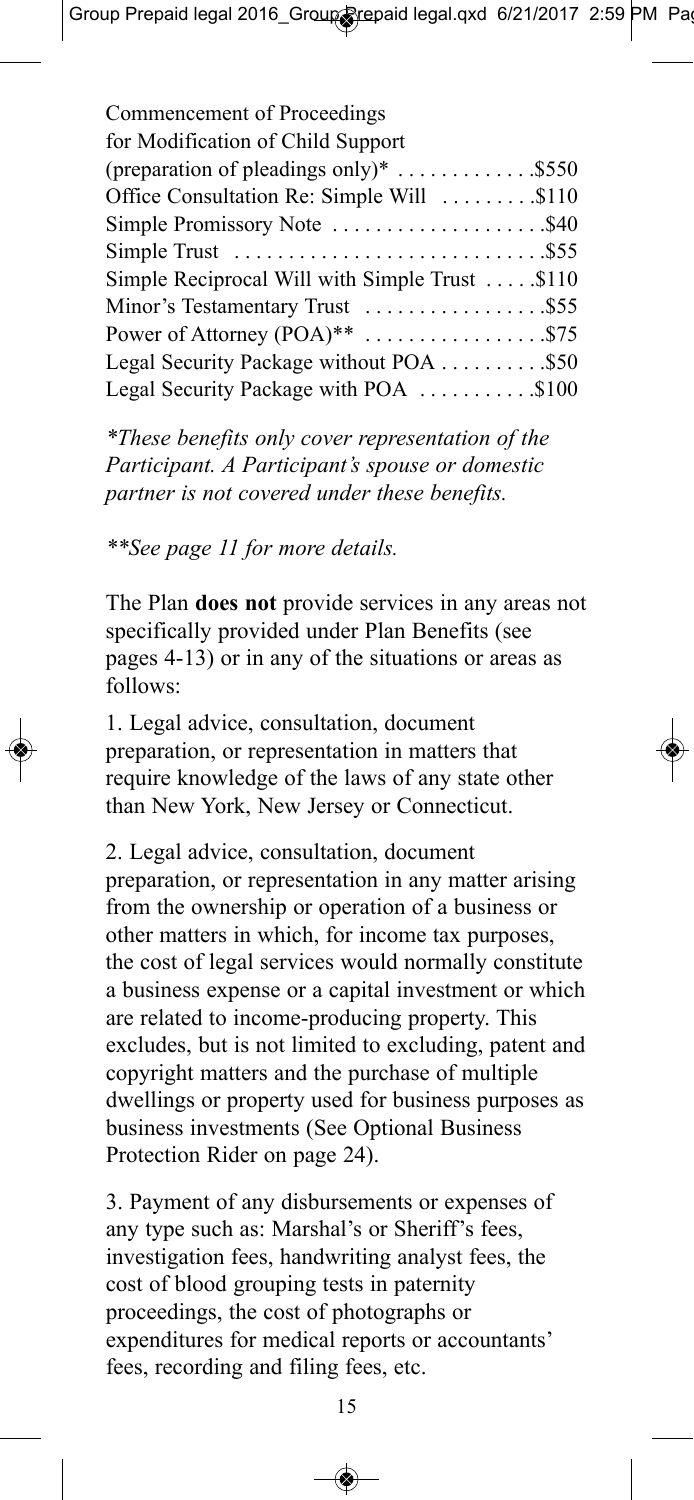4. Payment of fines, penalties or civil damages in connection with any matter.

5. Except as otherwise specified in this Certificate, any matter in which a contingent fee is normally charged, such as when a lawyer would receive, as a fee, a percentage of your recovery.

6. Matters or proceedings in which legal services are available free or through insurance, including but not limited to the defense of automobile negligence cases or property liability cases.

7. Criminal matters other than covered traffic matters.

8. Any juvenile delinquency matters.

9. Plan letters that can be mailed in connection with negligence matters unless the firm is actually retained to prosecute the negligence case.

10. Unemployment insurance, disability insurance or workers' compensation insurance proceedings or any other employment-related matters, such as wrongful dismissal.

11. Class actions, interventions or "friend-of-court" situations.

12. Any action, matter or proceeding initiated prior to the institution of this Plan.

13. If there is a conflict of interest for the law firm or if both spouses/domestic partners are Participants of the Legal Plan or if it would be ethically improper to represent the Participant, separate arrangements will be made with the Board of Trustees of the NYSUT Member Benefits Trust or a designated sub-committee thereof for retention of outside counsel to represent the Participant. Contact the National Legal Office for instructions if this situation arises. If outside counsel is necessary, the Plan will be liable up to a maximum of three thousand dollars (\$3,000) per Participant for outside counsel fees.

14. Representation or advice in any dispute concerning eligible persons' rights to benefits under a collective bargaining agreement with any labor organization.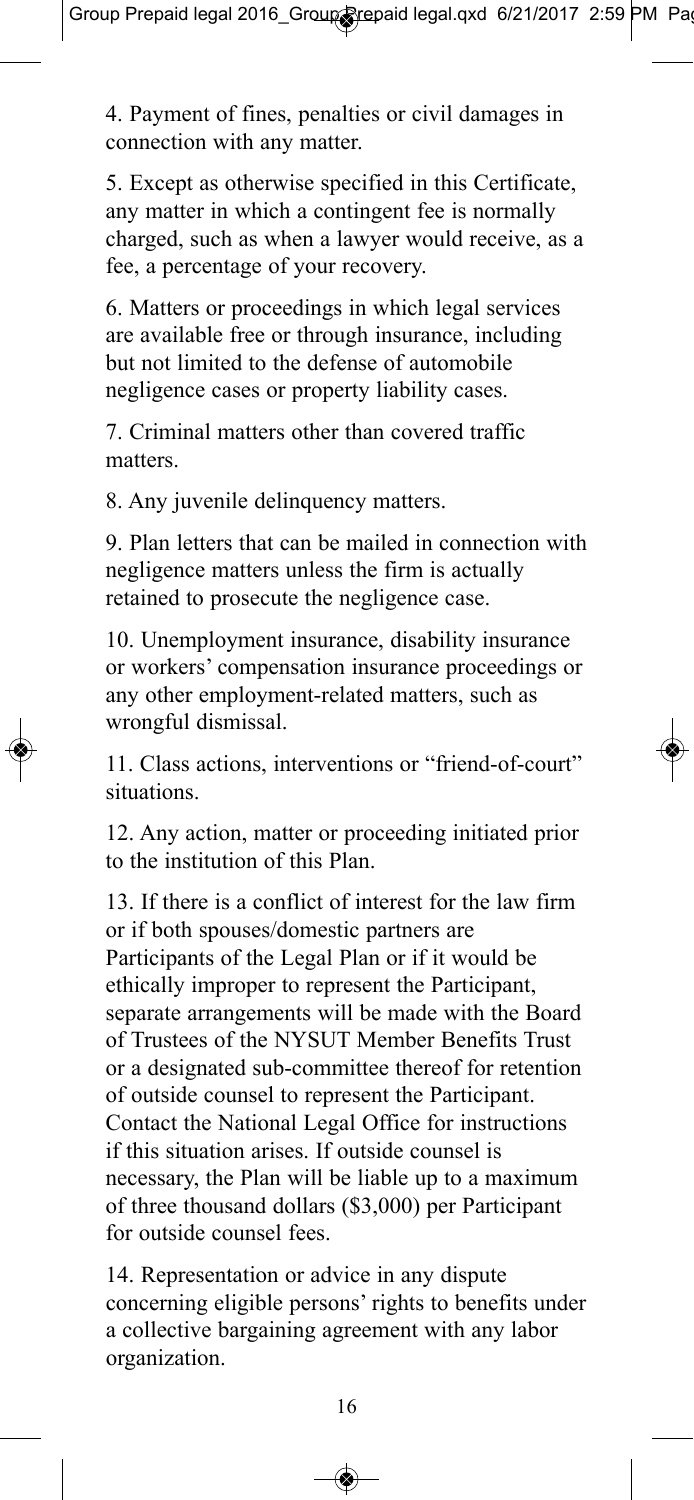15. Tax matters or tax advice of any type.

16. Representation or advice in any judicial or administrative proceeding or dispute involving any of the following as an adverse party:

- (a) a Participant or Covered Dependent of any Participant, except matrimonial proceedings against Covered Dependent spouses;
- (b) any employer or its officers or agents or employees who are a party to a collective bargaining agreement with the local;
- (c) the Plan or any employee or agent thereof;
- (d) the trustees of the local or the NYSUT Member Benefits Trust or any other labor union or its officers, agents or employees, including but not limited to NYSUT;
- (e) any organization affiliated with the NYSUT Member Benefits Trust or any organization with which the NYSUT Member Benefits Trust is affiliated;
- (f) any other employee or labor organization or its officers or agents in any matter arising under the National Labor Relations Act as amended or the Taft-Hartley Act as amended;
- (g) any health, welfare, pension, or other fringe benefit program or plan, or the trustees, administrators or employees thereof, in which the local or any other labor union participates or has an interest;
- (h) in any proceeding in which the Plan would be prohibited from defraying the cost of legal services by the provisions of the Internal Revenue Code or Treasury Regulations promulgated thereunder or any other applicable laws or regulations.

17. All specialized areas of law, including but not limited to: patent, copyright, trademark, Securities Exchange Commission, admiralty, immigration, pensions, workers' compensation, etc.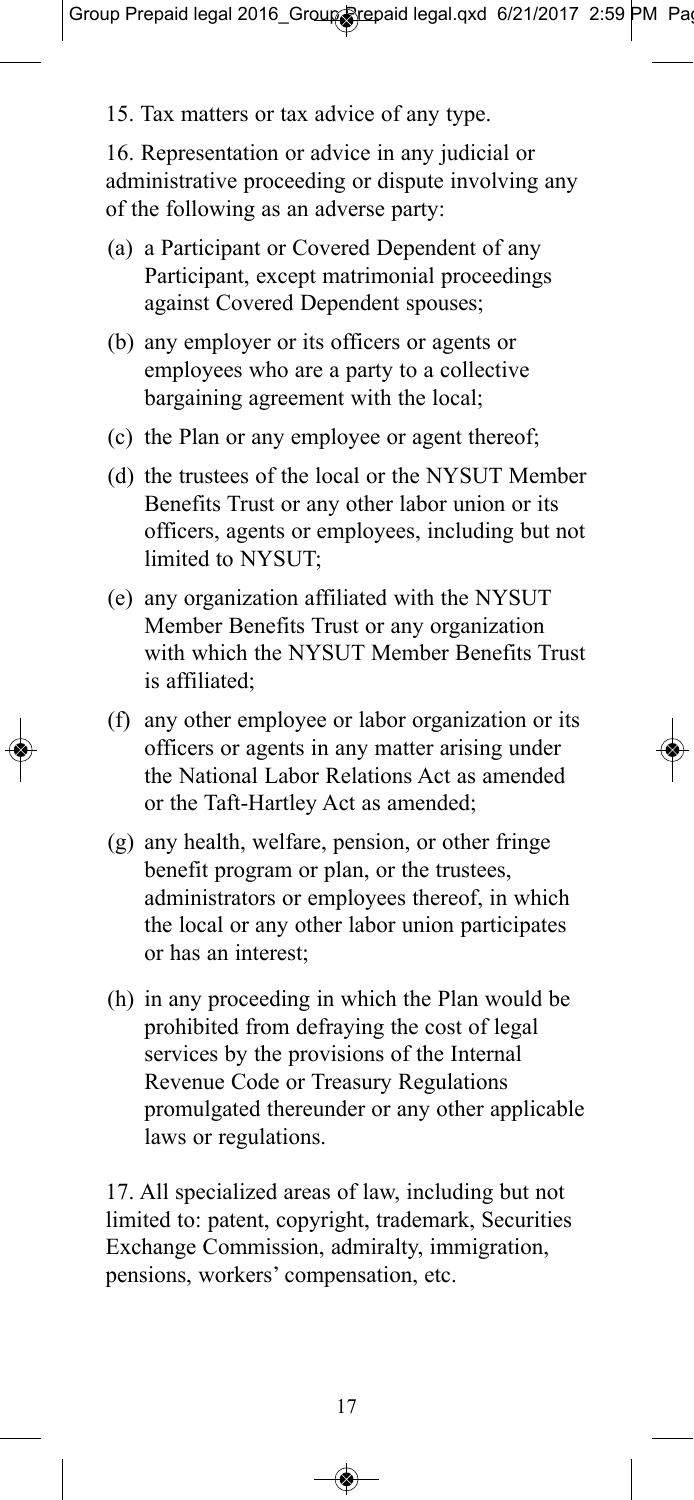18. The National Legal Office may decline to accept any matters for a Covered Individual that it determines is:

- (a) lacking sufficient merit to warrant pursuit;
- (b) a matter previously handled by retained legal counsel or where the individual has represented himself or herself;
- (c) raised to a Staff Attorney an inordinate or unreasonable number of times without substantial change of circumstances;
- (d) in conflict with any third-party interest or other client interest.

#### **Miscellaneous Provisions**

1. The services provided for herein are for the sole benefit of Covered Individuals. Such services shall not inure to the benefit of, nor vest in, any other person or entity, public or private, such as a trustee in bankruptcy under the National Bankruptcy Act, or to any assignee for the benefit of creditors or otherwise. Services provided under the Plan cannot be assigned and cannot be accumulated from year to year.

2. The Plan shall be subrogated to all rights of a Covered Individual to recover an attorney's fees and costs against any person or entity. Covered Individuals shall execute and deliver to the Plan any instruments or papers and do whatever else is necessary to secure such rights for the Plan; and they shall do nothing to prejudice such rights.

3. No Covered Individual is required or obligated to consult with or be represented by any attorney employed or retained by the Plan as a condition of union membership or otherwise, and such Covered Individual shall remain free to consult with or be represented by any other attorney concerning any matter at his or her own expense. Benefit allowances only apply to Plan attorneys except in the case of real estate transactions regarding a primary residence; see page 5 for details.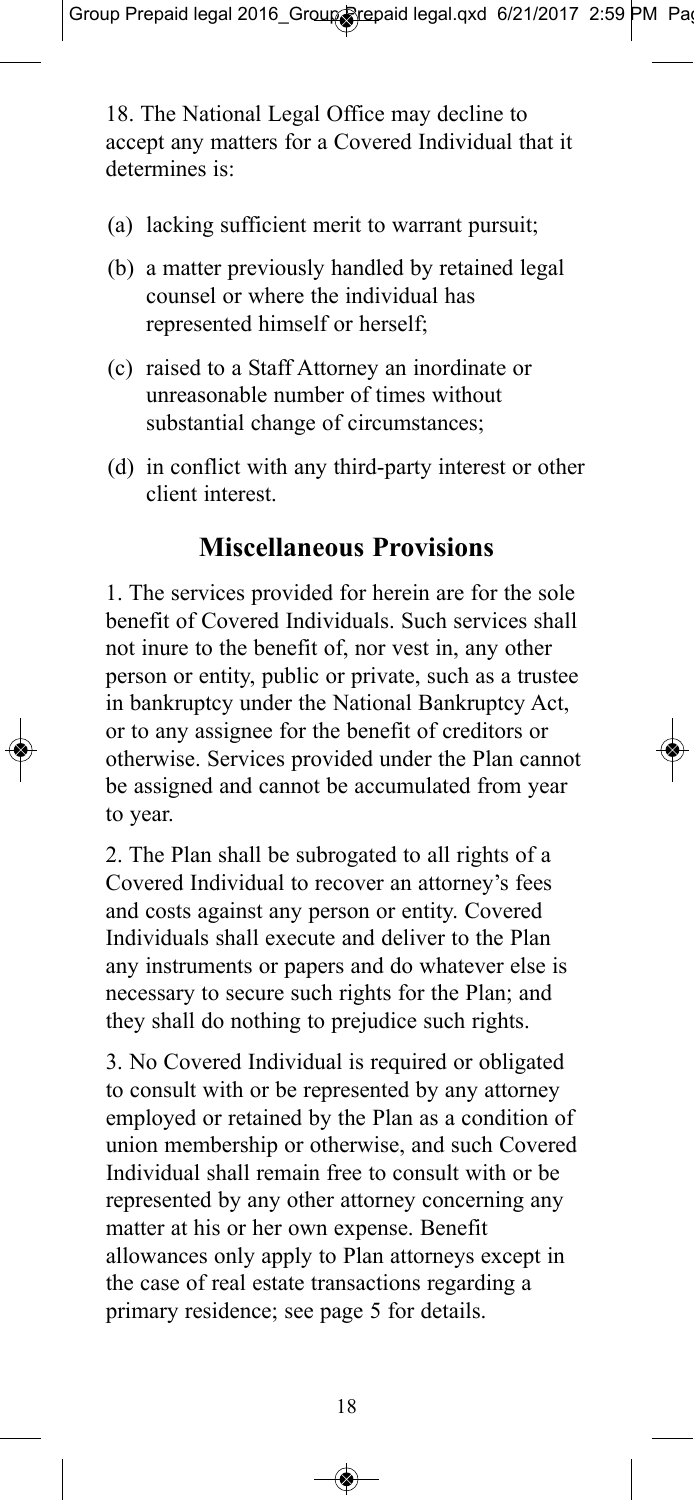4. Certain statistical and other information concerning cases will be provided every six (6) months to the Plan Purchaser. Release and disclosure of such information are expressly agreed and consented to by the use of Plan benefits.

#### **Optional Elder Law Rider**

Your Group Prepaid Legal Service Plan may already include the optional Elder Law Rider. If not, you may choose to purchase this rider for fiftyfive dollars (\$55) per year by contacting the Administrator at 800-626-8101. The Elder Law Rider may be added at any time by the Participant. However, there shall be no proration of the additional fee where the Elder Law Rider is purchased after your Group Prepaid Legal Service Plan year has started.

*Please Note: The definition of Covered Dependents is expanded, only within the parameters of the Elder Law Rider, to include a Participant's parents, parents-in-law, grandparents, and grandparents-inlaw.*

#### **Introduction to Elder Law**

The Elder Law Rider provides access to legal services in the specialized field of Elder Law. Elder Law lawyers can advise on State law and assist in putting a health and estate plan in effect, which can maximize eligibility for coverage of nursing home and home care costs while preserving one's estate and assets. Elder Law lawyers could also be of assistance if net worth exceeds \$1 million and you reside in New York state (check your state's estate tax exemption or call the National Legal Office for more details) or asset structure is unusually complex. The National Legal Office has contracted with this sector of the bar in anticipation of specific needs in this area of law.

The attorneys who will provide the listed services specialize in the subject of Elder Law and health law, estate planning, wills, trusts, pre-nursing home planning, probate, and conservatorship. They have distinguished themselves in the eyes of other attorneys and are known experts in the field of Elder Law.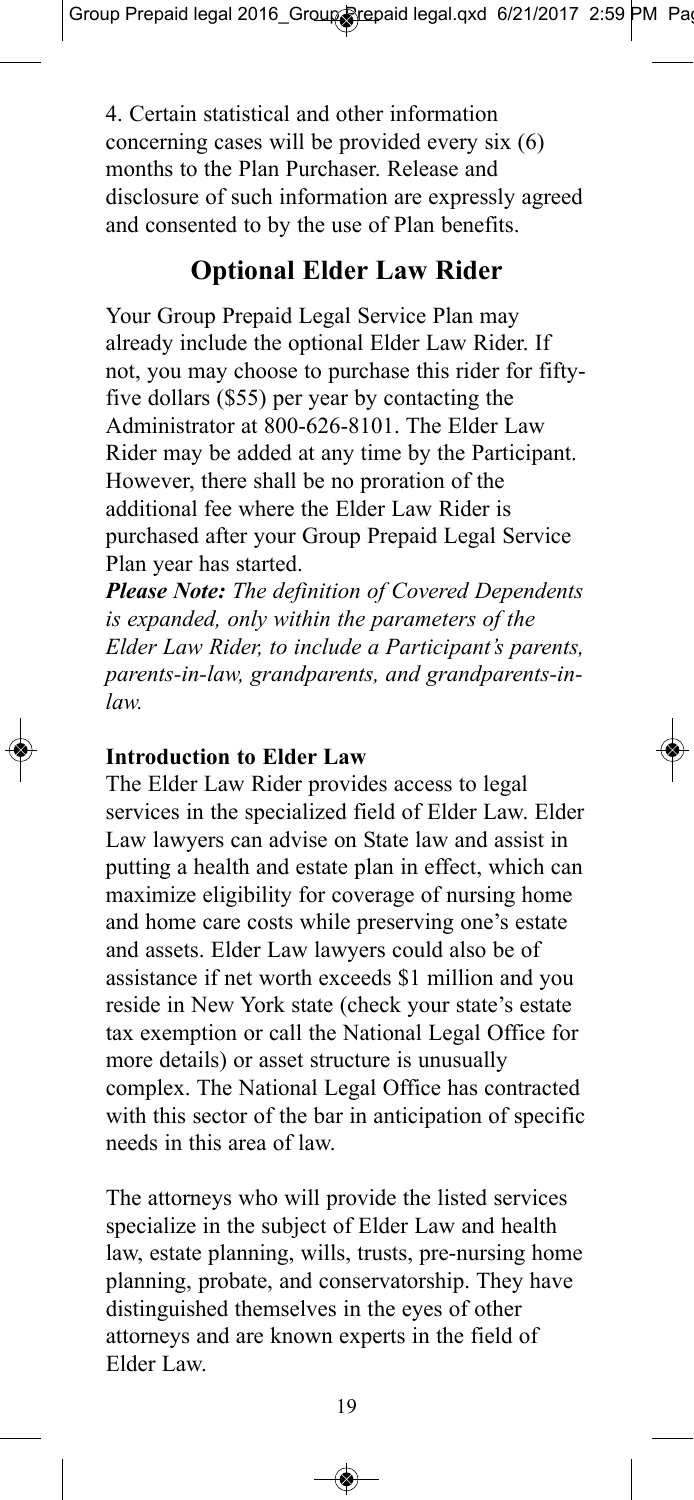Many states do not permit attorneys to state they are specialists in a particular legal subject because, in most states, there are not specific certification procedures. Contrary to the custom of the medical profession, attorneys usually are not designated as "Board Certified Specialists" by the State. In many states, it is therefore improper to advertise that one has a "specialty;" however, a national panel of highly respected attorneys who substantially limit their practice to Elder Law issues is available with this rider.

The Elder Law fee schedule is commensurate with the high level of experience these attorneys have. The National Legal Office will be pleased to discuss all issues concerning estate planning in an effort to determine if the services of one of the specialized firms is advisable for a particular case. In many cases, the involvement of a specialist may be unnecessary; however, the attorney from the National Legal Office will recommend the services of an Elder Law attorney when he or she believes it is advisable. Alternatively, one is free to ask for a referral.

#### **Elder Law Attorney Fees**

Through the Elder Law Rider, Elder Law attorneys' usual fees are reduced by twenty percent (20%) by virtue of their contract with the National Legal Office. The fees set forth herein are general guidelines only. When you are referred to a specific firm, the National Legal Office will advise you regarding the specific firm's discounted billing rate. *[Please Note: The benefits allowance and free office consultations described in the Group Prepaid Legal Service Plan Certificate of Legal Services Coverage do not apply to Elder Law benefits.]*

#### **Elder Law Benefits 1. An Additional Legal Security Package**

As an added benefit for those purchasing the optional Elder Law Rider, a Covered Individual is entitled to one, free, "limited" Legal Security Package per Plan year. The free documents within the Legal Security Package consist of a Simple Will, Health Care Proxy and Living Will. If you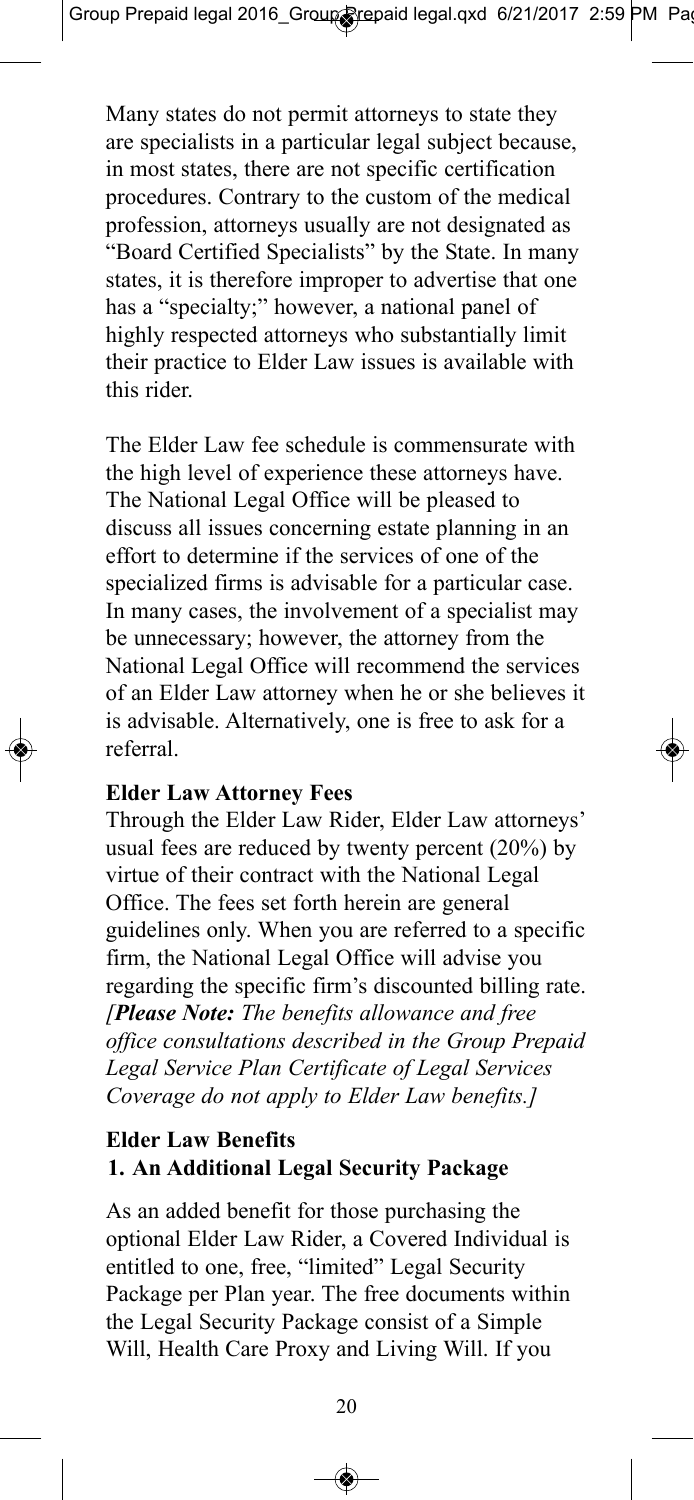would like to include a Power of Attorney to complete your Legal Security Package, there will be an additional charge of \$75.

To obtain the Legal Security Package, print it from the Administrator's website at *memberbenefits.nysut.org*; click on "Legal & Financial" in the menu at the top of the page. If you do not have Internet access, contact the Administrator at 800-626-8101 and a Legal Security Package will be sent to you.

Participants may purchase additional Legal Security Packages for other Covered Dependents directly from the National Legal Office.

#### **2. Elder Law Consultation Average Fee with Discount . . . . . . . . . .\$400**

An Elder Law consultation is the heart of the relationship with the client and the source of legal strategies. It can be used:

- (a) to ensure the client's health care and financial wishes are carried out;
- (b) to provide the best health care available, including, where appropriate, utilization of available government programs and resources (such as Medicare and Medicaid);
- (c) to assist in the coordination of other community-based resources, such as private geriatric care managers and nonprofit agencies that service the needs of senior citizens; and
- (d) to plan a strategy regarding estate and tax planning matters.

An Elder Law consultation generally includes the following:

(a) Financial review and analysis, including review of all assets, real and personal; how the assets are held; examination of all sources of income in addition to income produced by assets, including pension benefits, Social Security benefits, payments from annuities,

◈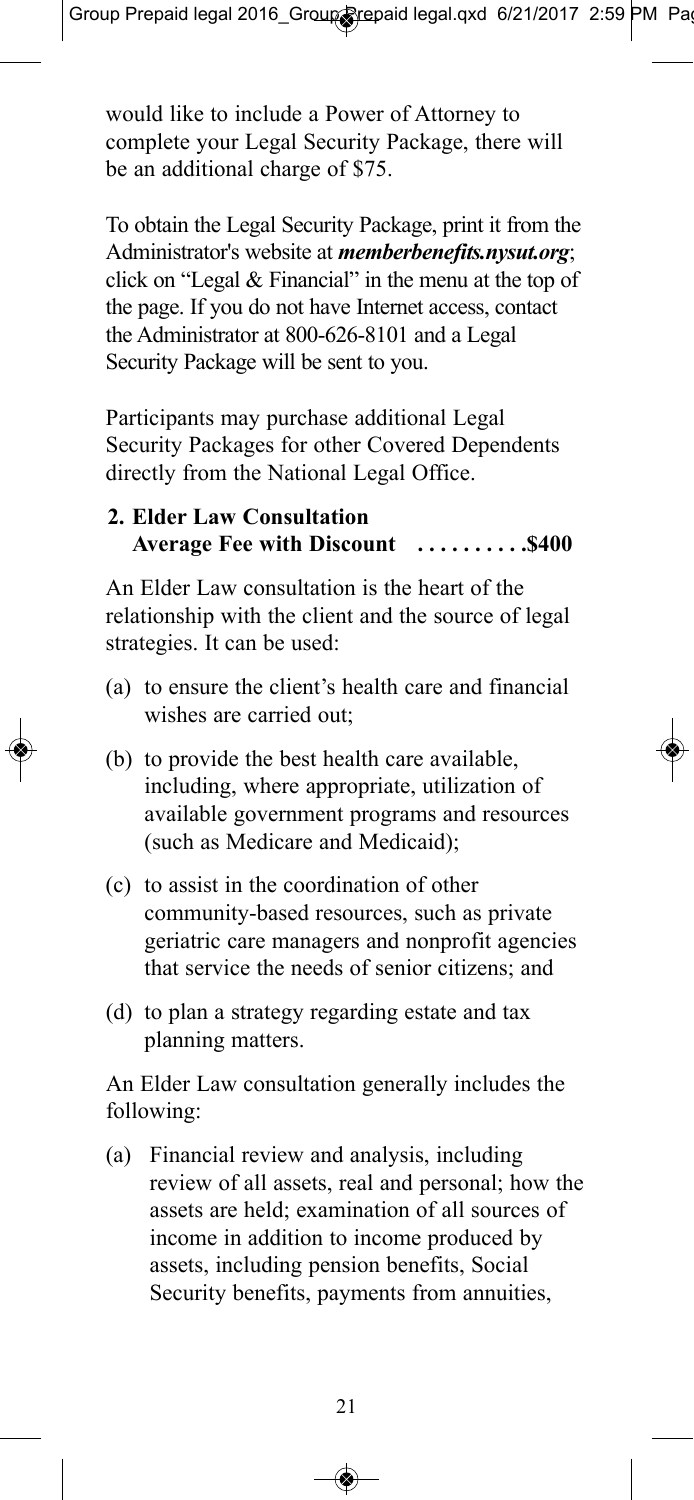and other instruments such as trusts, contracts of sale, mortgage notes, and other secured or non-secured obligations; and review of all life insurances held, including the face value and cash surrender values thereof.

- (b) Health Care insurance review, including an analysis of existing Medicare and Medicare Supplement benefits as well as long-term care insurance benefits.
- (c) Health Care analysis, including review of existing conditions, inquiry into competency, and review of discharge planning and available options, where appropriate.
- (d) Review of current documentation, including existing wills, trusts, powers of attorney, health care proxies, and health care declarations.
- (e) Summary of consultation and recommendations in letter format to client.
- **3. Complex Last Will and Testament/Testamentary Trusts Average Fee with Discount . . . .\$1,750 to \$2,750**

Complex Wills containing the following provisions commonly utilized in the Elder Law context are available as necessary:

- (a) **Federal Credit Shelter Trust:** To preserve the unified credit of each spouse while providing for the financial care of the surviving spouse.
- (b) **Special/Supplemental Needs Trust:** To provide for the supplemental care of the surviving spouse or children. This is offered to take advantage of the federal provisions under the Omnibus Budget Reconciliation Act (OBRA), which permits discretion in testamentary trusts (something that is clearly not available in lifetime trusts). This form of trust permits the trustees to utilize the trust funds in a manner that supplements for the care provided by existing governmental programs rather than substituting for such care.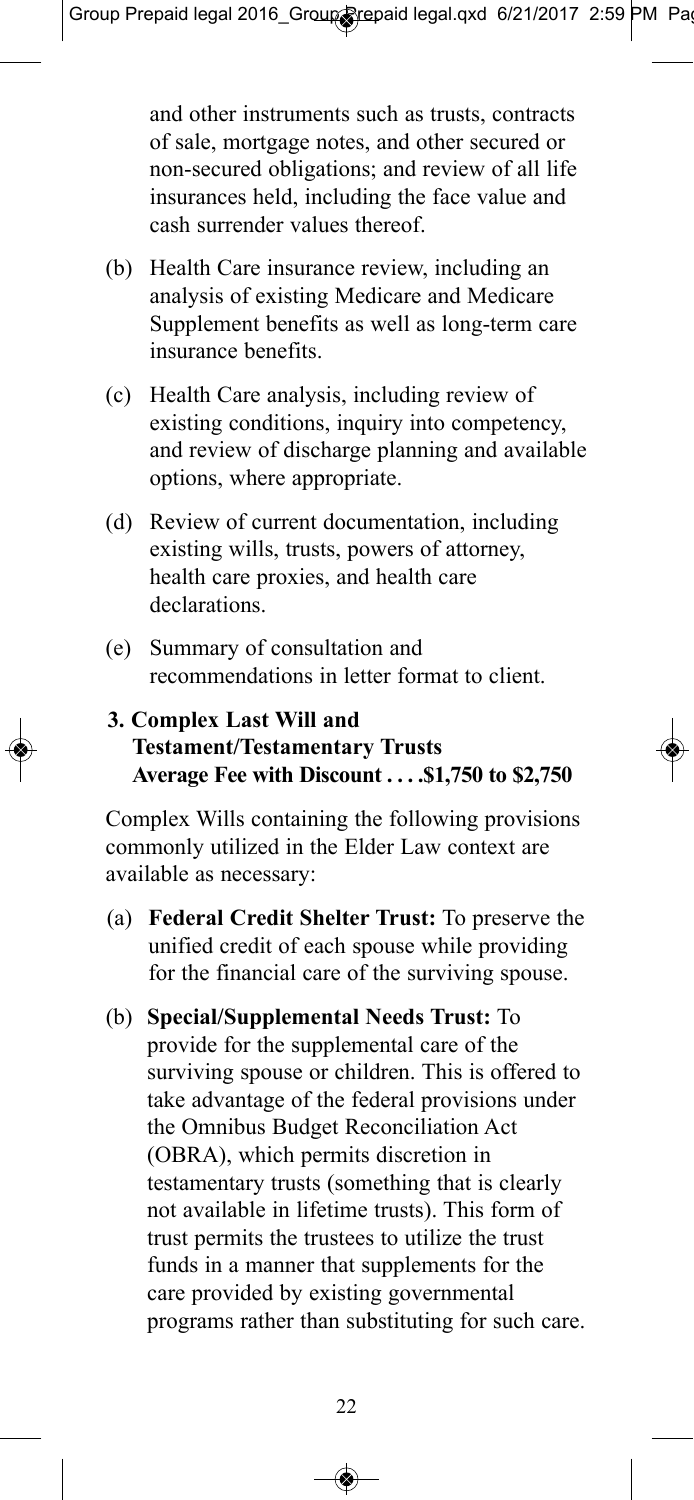#### **4. Living Trusts**

These lifetime trusts can be utilized for ordinary estate planning reasons (such as avoiding probate) to more complex trusts for health care planning.

#### (a) **Revocable Living Trust or QTIP Trust Average Fee with Discount . . . . . . . . . . . . . . .\$2,500 to \$3,500**

Revocable Living Trusts are utilized for ordinary estate planning purposes.

#### (b) **Irrevocable Living Trusts Average Fee with Discount . . . . . . . .\$3,500**

Utilized in health care planning, these trusts usually involve a stream of income to the Settlor of the trust or the Settlor's spouse with remainder to the children, or possibly to the trustees of a trust created under the Last Will & Testament of the Settlor.

#### **5. Fair Hearing Average Fee with Discount . . . . . . . .\$3,500**

In the event that a Medicaid application is rejected, one is entitled to a "Fair Hearing." This representation includes appearances at hearings as required; preparation of memorandum of law and/or brief, if necessary; affidavits; and meetings and correspondence.

#### **6. Preparation of Application for Medical Assistance Average Fee with Discount . . . . .\$4,500 to \$6,000**

Preparation, review or clarification of applications for Medical Assistance, and assistance with the filing of the application.

#### **7. Deeds Average Fee with Discount . . . . . . . . . .\$535 + recording fees**

For estate planning purposes, it may be advisable for an Elder Law attorney to prepare a deed that retains a life estate and/or special Power of Appointment. These features are incorporated to avoid or reduce gift tax and capital gains tax as well as to protect assets from Medicaid.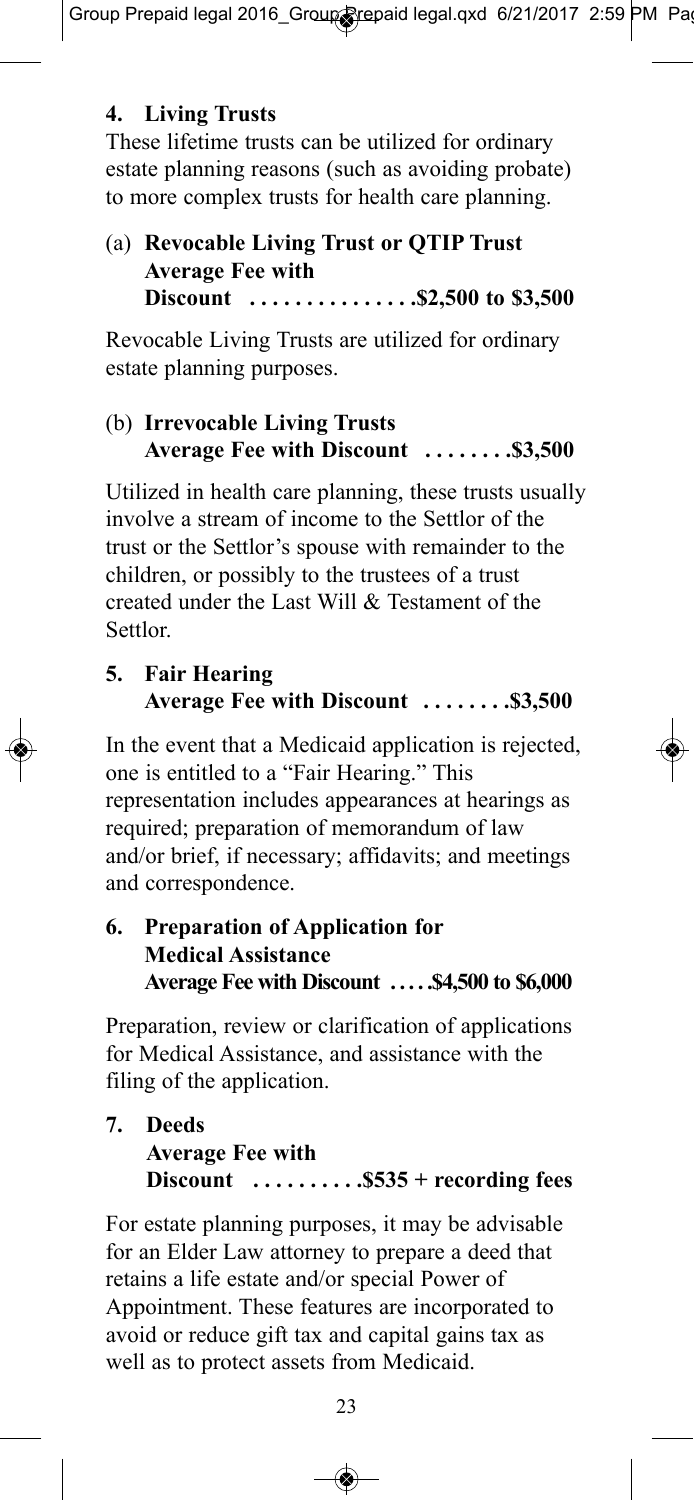#### **8. Probate or Administration of Estate**

When a Covered Individual is deceased, a probate or administration proceeding may be necessary. The fees charged vary a great deal from state to state; therefore, a twenty percent (20%) discount from the attorneys' standard billing amounts has been established.

#### **9. Family Court Representation Average Fee with Discount . . . . . . . .\$3,500**

To recover spousal income or defend suit against Department of Social Services that may result from a Medicaid Lien.

#### **10. Medicaid Appeal for Nursing Homes and Hospitals – Average Fee with Discount – 25% of amount recovered**

**11. Hourly Rate For All Other Matters Range of Fees . . . . . . . . . . . . .\$325 to \$400**

*Please Note: All additional correspondence, telephone communications, negotiations, and coordination with geriatric care managers or social workers are billed at hourly rates, appropriately discounted. In addition, disbursements made on behalf of the client, such as long-distance telephone charges, facsimiles, photocopies, overweight postage, etc., are billed to the client at cost. All exclusions and qualifications of the Group Prepaid Legal Service Plan apply to Elder Law benefits as well.*

#### **Optional Business Protection Rider**

You may choose to purchase the optional Business Protection Rider for sixty dollars (\$60) per year by contacting the Administrator at 800-626-8101. The Business Protection Rider may be added at any time by the Participant. However, there shall be no proration of the additional fee where the Business Protection Rider is purchased after your Group Prepaid Legal Service Plan year has started.

Covered Individuals are entitled to the following benefits in relation to business or professional matters. Free document review (up to 6 pages), legal letters (limit 10) and telephone consultations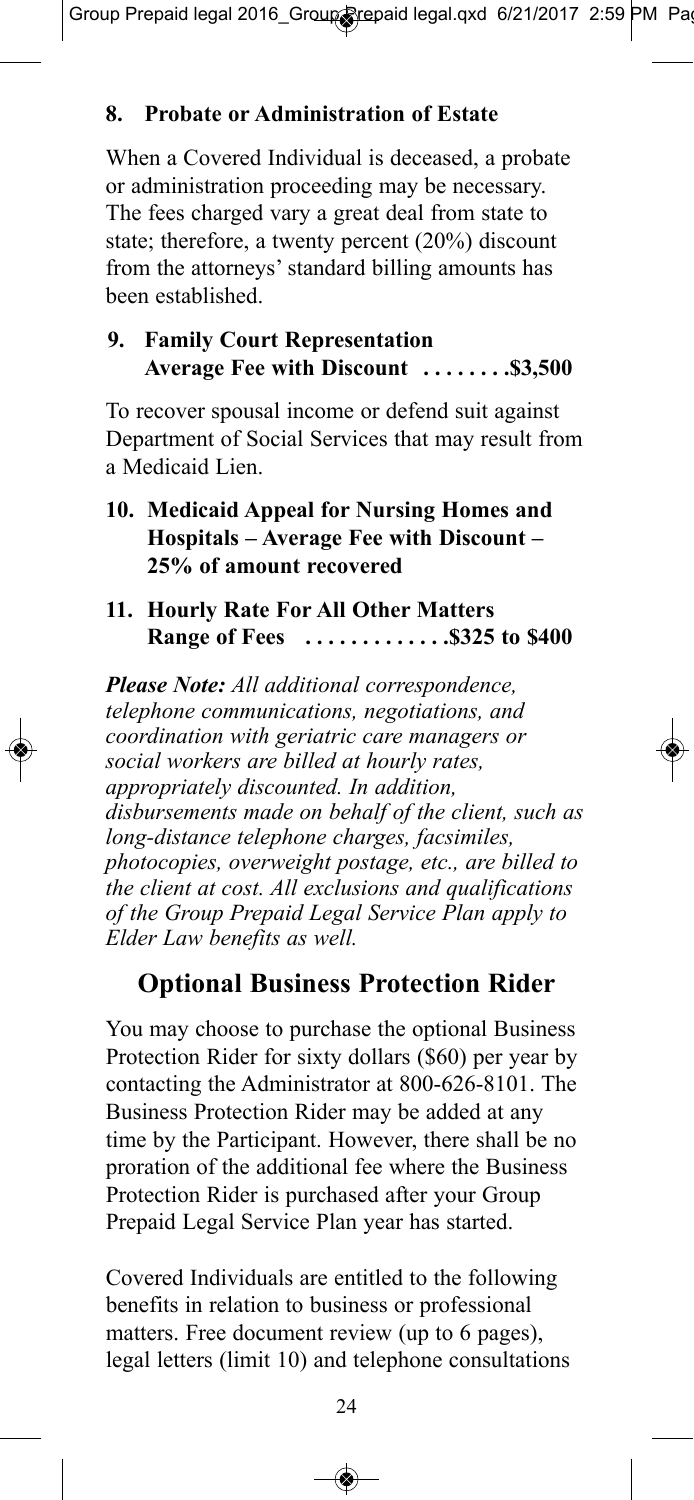are included as described in the Legal Benefits section of this Certificate.

**Please Note:** Free office consultations do not apply to this Rider.

**1. Collection Matters –** Attorney's services in relation to business collection matters shall be provided on a reduced sliding scale, applicable to debts evidenced by proper written documentation.

- (a) 25% of first \$300 recovered (\$25 minimum)
- (b) 23% of the next \$1,700 recovered
- (c) 18% of balance recovered

**2. Attorney Services** – Attorney services for most business matters are covered and shall be provided at the reduced rate as set forth in this Certificate of Coverage, see Legal Benefits, Item #13.

**3. Maximum Fees –** The following are subject not only to reduced hourly rates, but also to maximum fees for services rendered, regardless of time spent on the matter. All of the following rates exclude court costs and trial fees.

|     | (a) Incorporation – Preparation and filing of<br>Certificate of Incorporation and preparation of<br>initial corporate minutes<br>Maximum fee \$385                        |
|-----|---------------------------------------------------------------------------------------------------------------------------------------------------------------------------|
| (b) | Preparation of Contract and Closing of Title<br>regarding purchase or sale of business,<br>excluding realty<br>Maximum fee:<br>Sale price above $$60,0001%$ of sale price |
|     | (c) Preparation of Shareholders Agreement<br>(3 Shareholders or less, excludes negotiation)                                                                               |
|     | (d) Preparation of Partnership Agreement<br>(3 Partners or less, excludes negotiation)                                                                                    |
|     | (e) Review and legal analysis of Covered Business<br>employment contract with employees<br>(excludes collective bargaining agreements)                                    |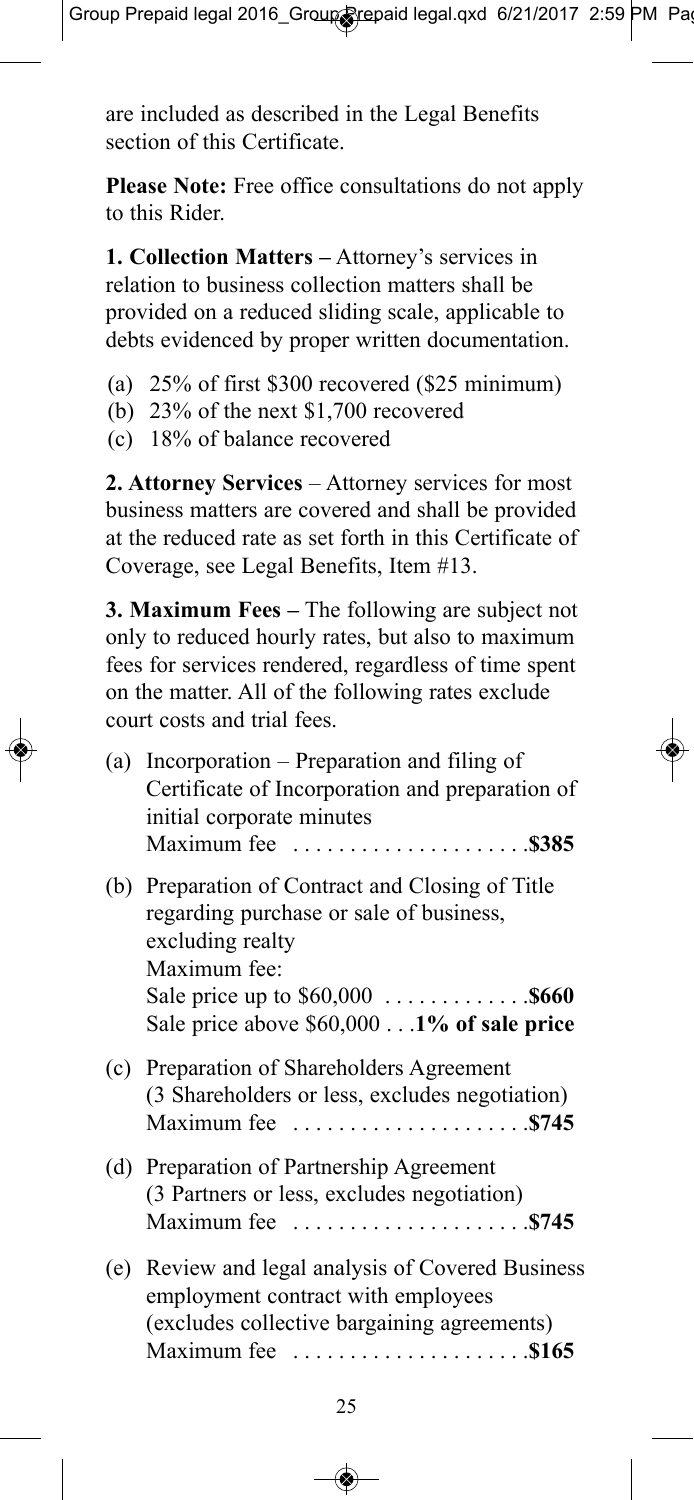(f) Per diem trial – The reduced rate as set forth in this Certificate of Coverage, see Legal Benefits, Item #17 on page 13.

applies to an attorney's services in relation to court proceedings pertaining to business and/or professional matters.

#### **4. Bankruptcy and Chapter 11 Matters** –

Attorneys will provide analysis and advice on the topic of Bankruptcy and Chapter 11 or other alternatives at the reduced rate as set forth in this certificate, see Legal Benefits, Item #17 on page 13.

**5. Business Protection Rider Exclusions –** The following types of matters are specifically excluded and no Covered Individual shall be entitled to receive any Plan benefits with regard thereto:

- (a) Fines, court costs, penalties, Expert Witness fees, disbursements, telephone, postage, photocopying, and other related expenses.
- (b) Any matter not governed by the law of the United States, the Domiciliary State of Covered Individual or a subdivision of said State.
- (c) Any legal service where the attorney is to be paid by contingent fee (except collection matters, which are specifically covered) or where the fee is provided by statute from any fund or where the Covered Individual's legal fees are paid or payable by a party other than the Covered Individual.
- (d) Any matter where the covered business has a right to defense or other legal representation through any policy of insurance or any other arrangement providing legal services to the Covered Individual.
- (e) Preparation, filing and advice in connection with tax returns and tax matters.
- (f) Any matter related to federal, state, county, or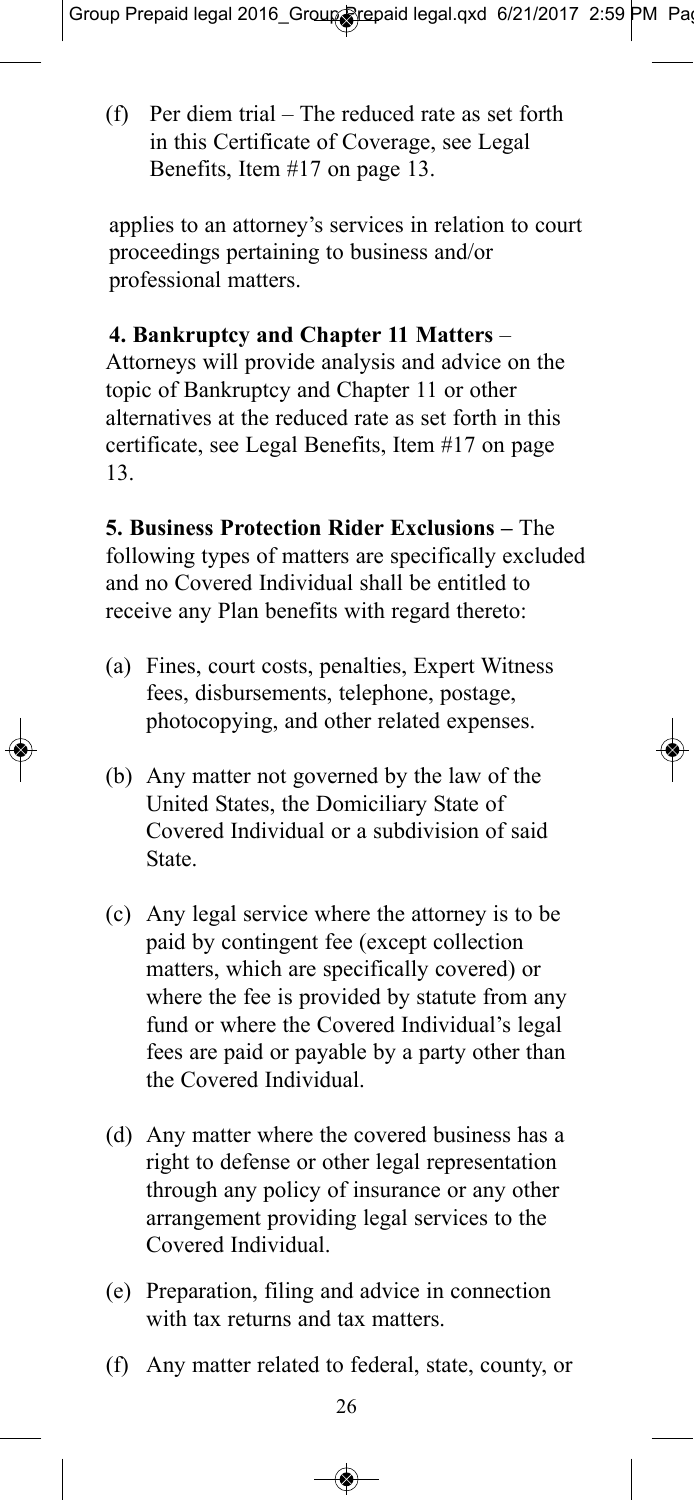municipal filings, mergers, acquisitions, consolidations, reorganizations, mining, water, purchase or sale of real property, tax matters, immigration, patent, trademark, copyright, Admiralty Law, Federal Employees' Liability Act, problems relating to the laws of international trade or of a foreign government, and corporate securities work subject to S.E.C. and certain state rules and regulations, pension and profit sharing.

#### **Additional Information**

The name, business address and telephone number of the Plan Administrator:

> NYSUT Member Benefits Trust 800 Troy-Schenectady Road Latham, NY 12110-2455 800-626-8101

#### **Grievance and Arbitration**

In the event that any controversy or complaint arises in connection with the terms and procedures contained in this Certificate involving the National Legal Office, Florida State Legal Office, Administrator, Contract Holder, Participating Referral Attorney, Covered Individual, or any combination thereof, the following procedure should be followed.

**FIRST:** Fully exhaust all possibilities of resolving the dispute with the other party or parties involved. When all such possibilities have been exhausted, Covered Individual may then;

**SECOND:** Notify the Grievance Department of the National Legal Office, c/o Feldman, Kramer & Monaco, P.C., 330 Vanderbilt Motor Parkway, Hauppauge, NY 11788, in writing, as to the nature of the dispute and all of the relevant particulars. In the event that the Grievance Department of the National Legal Office is unable to effectuate a satisfactory resolution, the Covered Individual may then;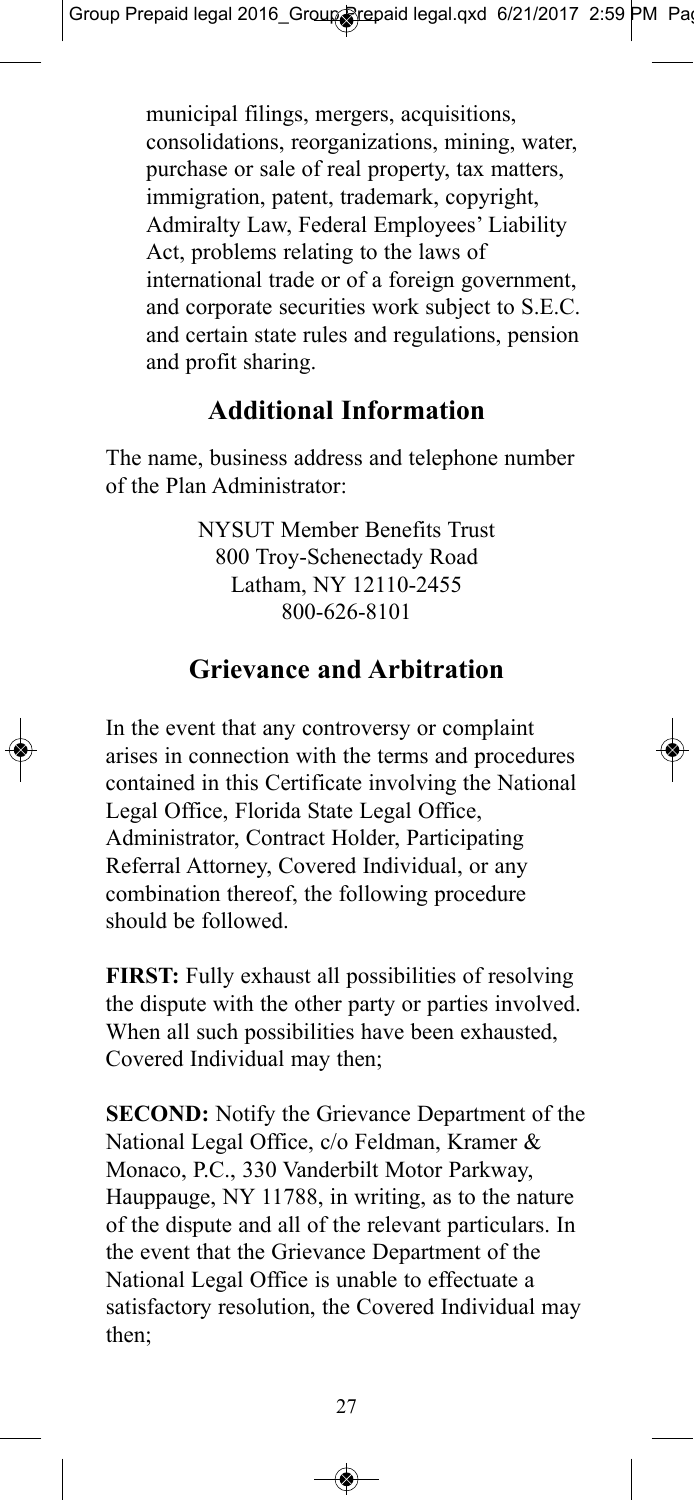**THIRD:** Appeal to the office of the Administrator for its help toward resolving the complaint or controversy by writing to the NYSUT Member Benefits Trust, 800 Troy-Schenectady Road, Latham, NY 12110-2455. In the event that the Administrator is unable to effectuate a satisfactory resolution, the Covered Individual may then;

**FOURTH:** Initiate the submission of the complaint or controversy to binding arbitration in accordance with the then current commercial arbitration rules of the American Arbitration Association. The arbitrator or arbitrators shall have the power to decide any dispute among the parties and individuals involved concerning the application or interpretation of the terms of this Certificate and the performance thereunder.

Said decisions shall be final and binding upon all parties, but said arbitrator or arbitrators shall have no power to change or add to the provisions of this Certificate. Each disputing party shall pay an equally proportionate share of the cost of arbitration, including the fees of the arbitrator (except attorney's fees and costs).

In the event that the National Legal Office shall be a party included in any such arbitration, the venue for such arbitration shall be the office of the American Arbitration Association that is nearest to the National Legal Office. In addition to the above mentioned grievance procedure, a Covered Individual has the option of presenting a dispute to a Bar Association or other lawyer disciplinary forum.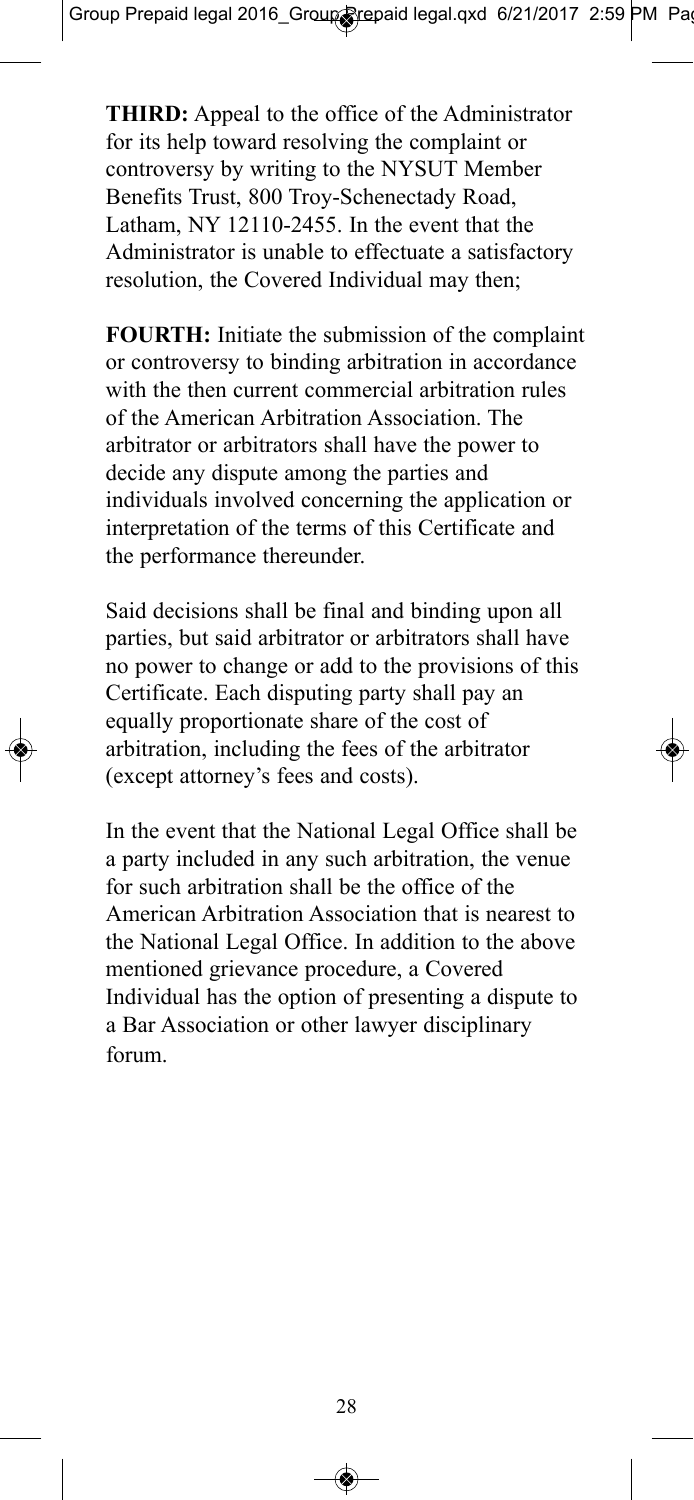#### **Statement of ERISA Rights**

The Statement of ERISA Rights as set forth in Section 30.01 of Article 30 of the Summary Plan Description for the NYSUT Member Benefits Trust is hereby incorporated by reference.

#### **Note**

All the information and comments printed in this Certificate are for your information and guidance only. The Group Prepaid Legal Service Plan's benefits may be changed, amended or modified from time to time at the discretion of the trustees. Nothing contained in this Certificate may be used as a basis for any claim whatsoever against the trustees of the NYSUT Member Benefits Trust.

The Group Prepaid Legal Service Plan provided through Feldman, Kramer & Monaco, P.C. is a NYSUT Member Benefits Trust (Member Benefits)-endorsed program. Member Benefits has an endorsement arrangement of 15% of annual participation fees received for this program. All such payments to Member Benefits are used solely to defray the costs of administering its various programs and, where appropriate, to enhance them. Member Benefits acts as your advocate; please contact Member Benefits at 800-626-8101 if you experience a problem with any endorsed program.